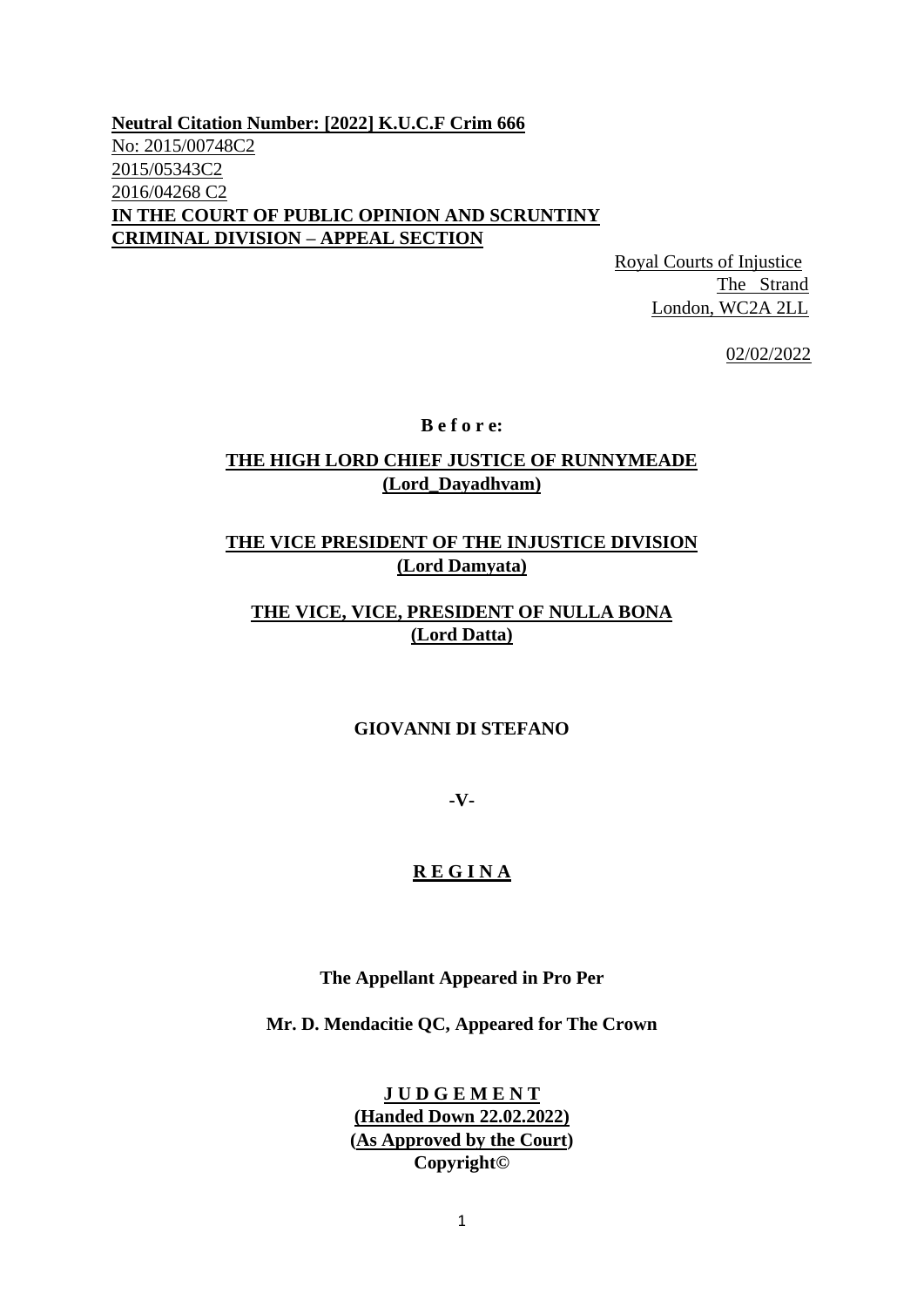# **THE HIGH LORD CHIEF JUSTICE OF RUNNYMEADE (Lord Dayadhvam):**

- 1. This matter has been referred to us by a retired High Court Judge in accordance with the criteria and mandate afforded to us when reviewing cases that are considered to be potentially a miscarriage of justice, and troubling to the judiciary who participated in the trial and or appeal.
- 2. The Appellant requires an appeal and scrutiny on conviction, sentence, and confiscation.
- 3. The Appellant adhered before us and presented the case in an extremely interesting manner. Mr. D. Mendacitie QC was offered the opportunity to respond but declined to do so in a manner commensurate to his namesake. This Court pressed Mr. Mendacitie QC but fortunately he remained silent.
- 4. The Appellant raised an interesting matter of law before dealing with the main issues and I ask my Lord Datta to summarise.

# **LORD THE VICE, VICE, PRESIDENT OF NULLA BONA (Lord Datta):**

- 5. The Appellant raised an issue of Constitutional Compatibility, in short, the Appellant stated that all criminal trials and appeals with the title Regina/Rex -v- (named person) a nullity.
- 6. In making this submission the Appellant advanced a historical lesson in law that should be of interest to all jurists.
- 7. The Appellant verbatim stated as follows:

"When William the Conqueror invaded England in 1066, he took over the most efficiently governed Kingdom in Europe, but he soon grasped the need to reinforce its system of government and law. This meant trying to provide some central system of justice over which the King had control, for William understood that it was only by making laws which had to be obeyed and could be enforced throughout the land that he could exercise real power and control over all his subjects. For centuries English monarchs had governed the outer reaches of their Kingdoms through Sheriffs, but to secure their authority they would need to travel the country, taking their Court and Couriers with them. When Williams Court progressed, he and the most powerful Courtiers attached to his Curia Regis would listen to those who came to them with their grievances, complaints, or accusations and they would give Judgement. All the main Courts today can be traced back to Williams Curia Regis. The King would literally sit on a bench to hear cases in his own Court. That is why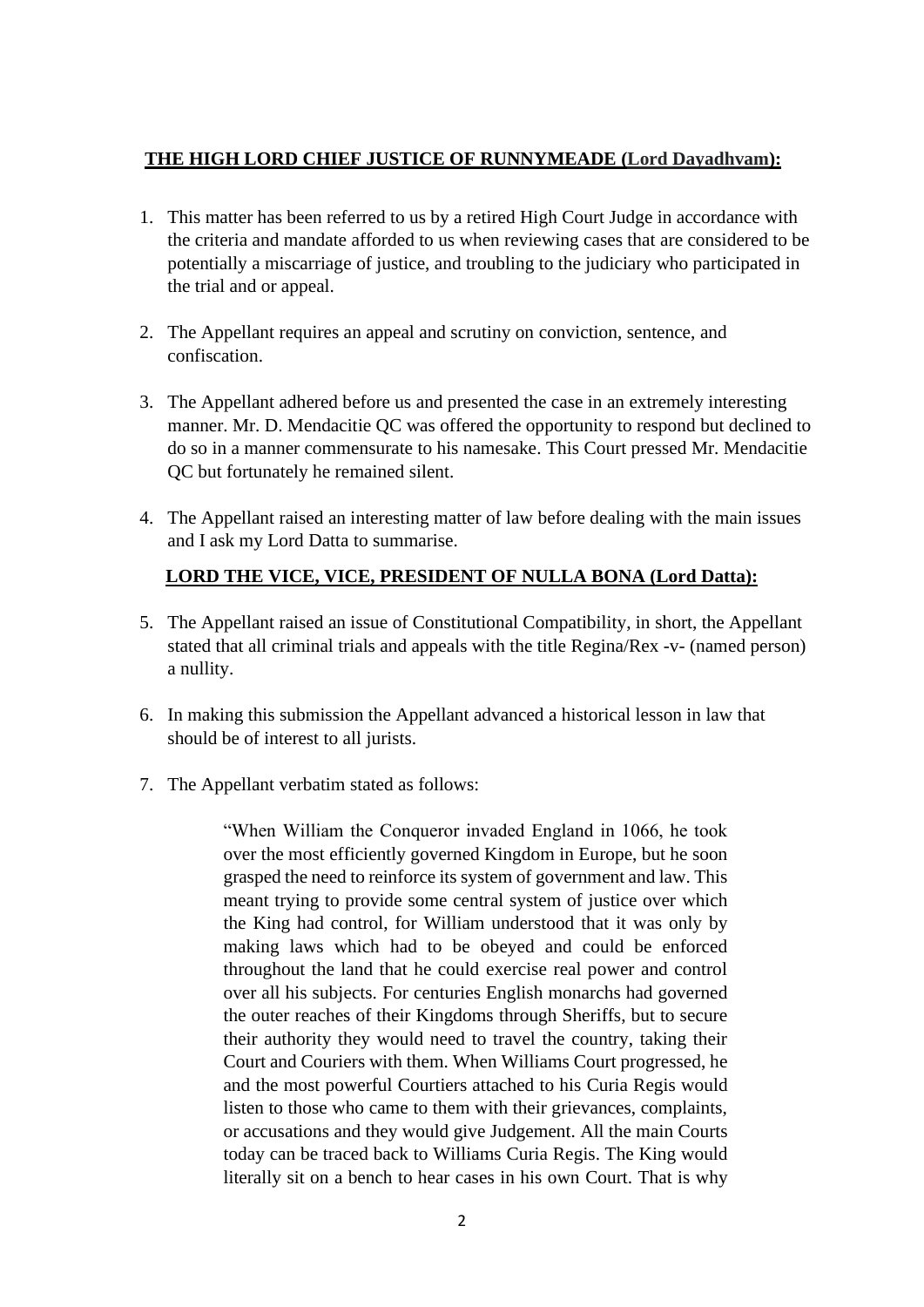today we have the Queen's Bench Division/Kings Bench Division. However, not every monarch made a good Judge, or for that matter was particularly interested in his system of justice. In the years that followed Kings delegated their work in the Courts to others. They and their advisors in the Kings Counsel establish Royal Courts, appointing men who became known as Judges to sit in them, and leaving it to them to decide many cases which might previously have been tried by the King himself, those Judges sat on behalf of the monarch. They sat ex officio the monarch."

- 8. The Appellant reminds us that we sit in judgment on behalf of the reigning monarch currently Queen Elizabeth II. There can be no doubt in that position.
- 9. The Appellant, therefore, takes umbrage at the fact that it is "Regina" that prosecutes him, and Regina (us sitting on behalf of the monarch) who decide his case.
- 10. The Appellant told us that appearing before any Court where Regina prosecutes and Judges sitting on the monarch's behalf adjudicate, is tantamount to having a Judge, jury, and executioner, all in one.
- 11. The Appellant reminds us that in Scotland prosecutions are not in the name of "Regina/Rex" but in the name of the Lord Advocate.
- 12. The Appellant, therefore, advances the argument that he is being prosecuted and adjudicated by the same judicial entity and, therefore, that constitutes an incompatibility.
- 13. The Appellant goes further and says that it is the Crown Prosecution Service, a creature of Statute, that should be in the title and not "Regina."
- 14. There is some force to this argument which if the Appellant is correct will effectively invalidate all trials in this jurisdiction where the title has been Regina/Rex versus whomsoever.
- 15. We will deal with our conclusions on this at the end, and the High Lord Chief Justice of Runnymede will outline the submissions on the question of conviction, sentence, and confiscation.

### **THE HIGH LORD CHIEF JUSTICE OF RUNNYMEADE (Lord Dayadhvam):**

- 16. I deal first and foremost with the question of sentence which has caused us some considerable trepidation.
- 17. The Appellant was sentenced on the 28 March 2013 to a term of fourteen years imprisonment.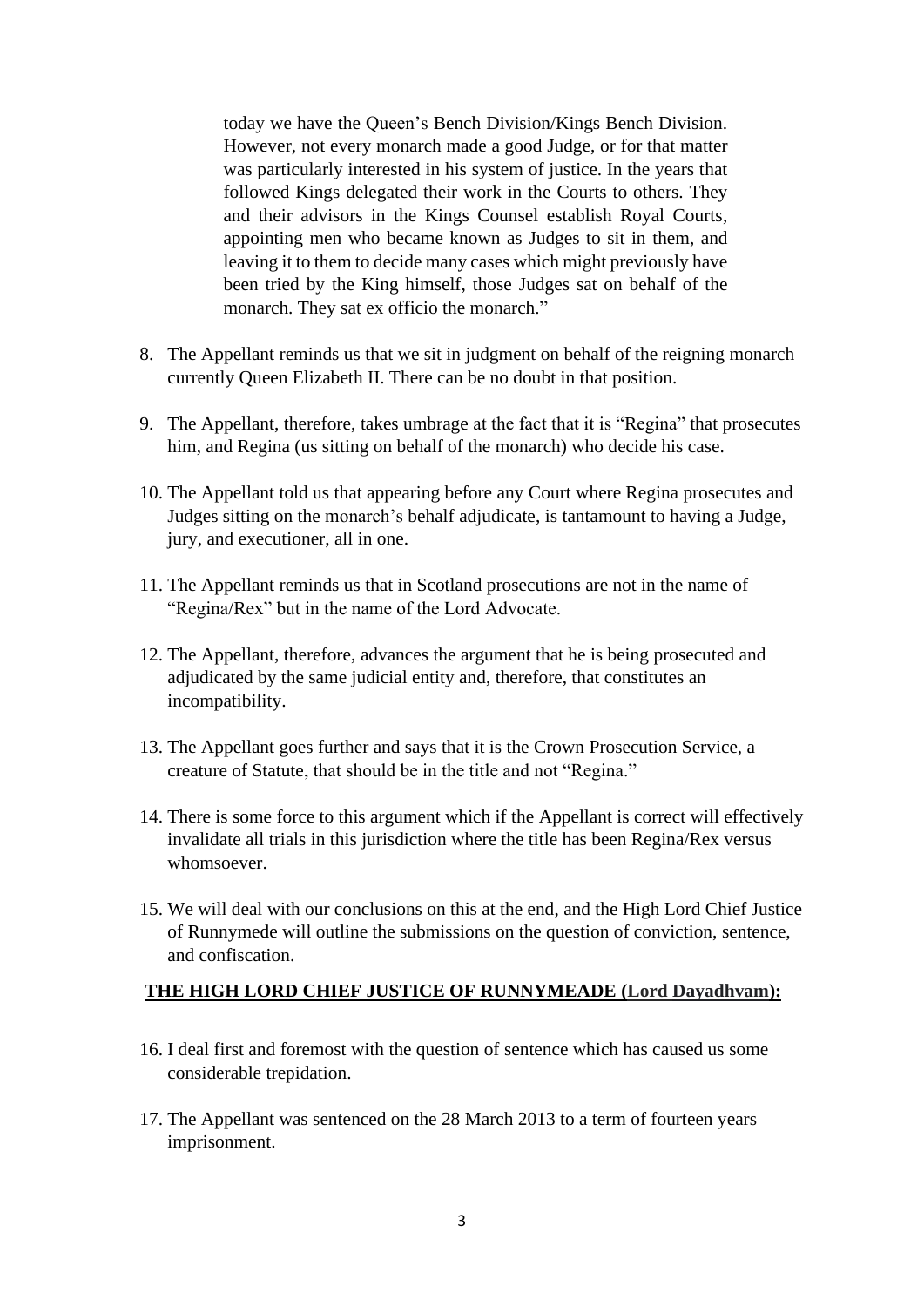18. The Learned Judge made available the sentence remarks for the public and for the media and we note that in para 1.51 the Learned Judge states the following:

> "I have taken account of and given appropriate weight to the fact that this is the fourth time you have been convicted of offences of fraud<sup>"</sup>

- 19. We were told by the Appellant that when giving evidence he was presented with a Police National Computer (PNC) showing a number of convictions for fraud which he disputed at trial.
- 20. The whole question of bad character evidence "regretfully" came to fruition only a few days before the Appellant gave evidence.
- 21. This is indeed unusual especially as the Appellant was on bail for almost two years and this matter could have been resolved in the proper manner.
- 22. We were also concerned to discover that the whole question of bad character was raised in Court at a time when the Appellant was not present. The Appellant told us that it was the day of his hospital appointment, and rather than waste a Court Day the Judge allowed the argument on bad character whilst the Appellant was absent.
- 23. Whether this was the correct approach is a matter of concern and may well have caused the subsequent grievance from the Appellant.
- 24. It is clear that when faced with an official document namely a PNC from the police, the jury chose to believe the document rather than the Appellant.
- 25. The Appellant candidly told us that if he had been on the jury, he also would have believed the PNC.
- 26. On the 31 August 2016 the Appellant filed an application to appeal sentence and conviction.
- 27. That document was made available to us consisting of some 92 paragraphs and paragraph 29 to 32 clearly stated that the PNC was incorrect, and that the only conviction that the Appellant had was in 1976 when he was under 21 years of age for a minor offence that was spent seven years later.
- 28. The Appellant complained that the sentence was manifestly excessive, that the Learned Judge incorrectly sentenced the Appellant on the basis of four previous convictions which was wholly inaccurate, that the Learned Judge drafted the sentence remarks prior to the jury returning verdicts, that the Learned Judge failed to sentence the Appellant in accordance with section 174 of the Criminal Justice Act 2003, that the Learned Judge handed the sentence remarks to the media prior to sentencing the Appellant not after, that the Learned Judge failed to deduct qualified curfew time, and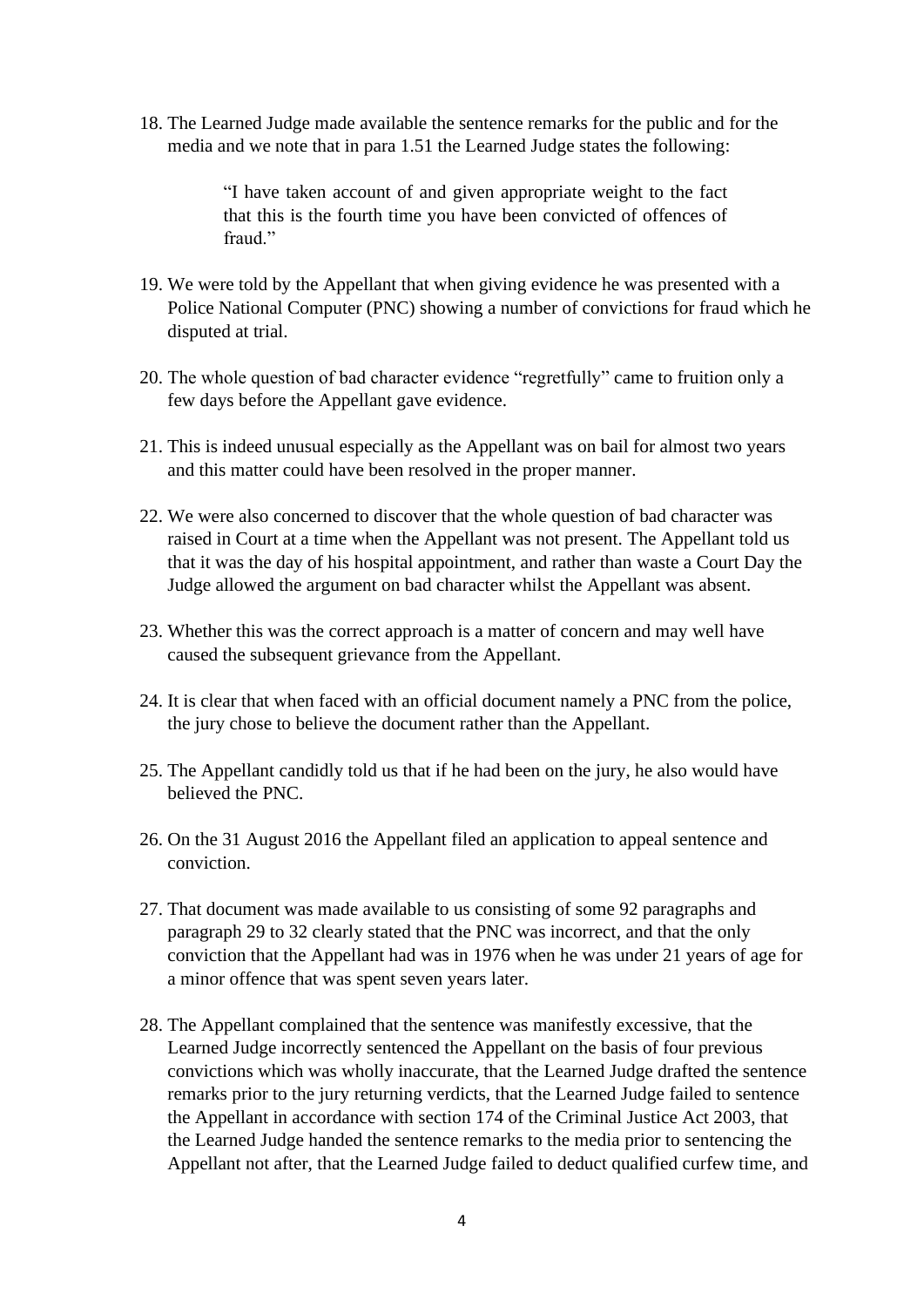that the Learned Judge failed to consider the ramifications of the Criminal Justice Act 2003 section 142.

- 29. All of those arguments were properly set out and citing legal precedence.
- 30. On the 8 November 2016 the single Judge Sir Roderick Evans refused leave to appeal and reaffirmed that the previous convictions were an aggravating factor.
- 31. The Appellant told us that his legal research in grounds of appeal were carried out by himself, and he felt totally alone without any assistance from external lawyers at that time and the only assistance he received was from the Deputy Governor of HMP Swaleside, who brought him a laptop to be able to carry out his work.
- 32. He told us that Karen Todner, a Solicitor offered considerable assistance for which he was grateful.
- 33. In his grounds of appeal, the Appellant also questioned whether or not Sir Roderick Evans was entitled to sit as a single Judge as he had retired, but this matter was not properly responded by the Court that subsequently heard the said appeal.
- 34. On the 9 March 2017 the matter came before the Court of Appeal Criminal Division presided by Lady Justice Hallett, Mr Justice Goss, and Mr Justice Kerr.
- 35. We have read that Judgement which mysteriously has two Neutral Citation Numbers [2017] EWCA Crim 601, and [2013] EWCA Crim 601.
- 36. The Appellant told us that this was a running practice in what he described as an obfuscation of justice.
- 37. On occasions his name has been misspelt, and on other occasions the EWCA crim numbers are different which makes anyone searching for a Judgement difficult.
- 38. We note that in para 6 of the Judgement Lady Justice Hallett stated the following:

"He was expressly asked if he wished to apply to make oral submissions to this Court and he declined to do so."

The Appellant told us this was not correct.

- 39. Para 39 of that Judgement dealt with the question of the Senior Courts Act 1981 section 9 (1) and section 9 (5) but failed to respond to the Appellants question with regard to evidence that Sir Roderick Evans was properly acting as a Judge of the High Court.
- 40. It is a matter of common knowledge that Sir Roderick Evans had indeed retired and went to a position elsewhere and was forced to resign from that position over a question of impropriety.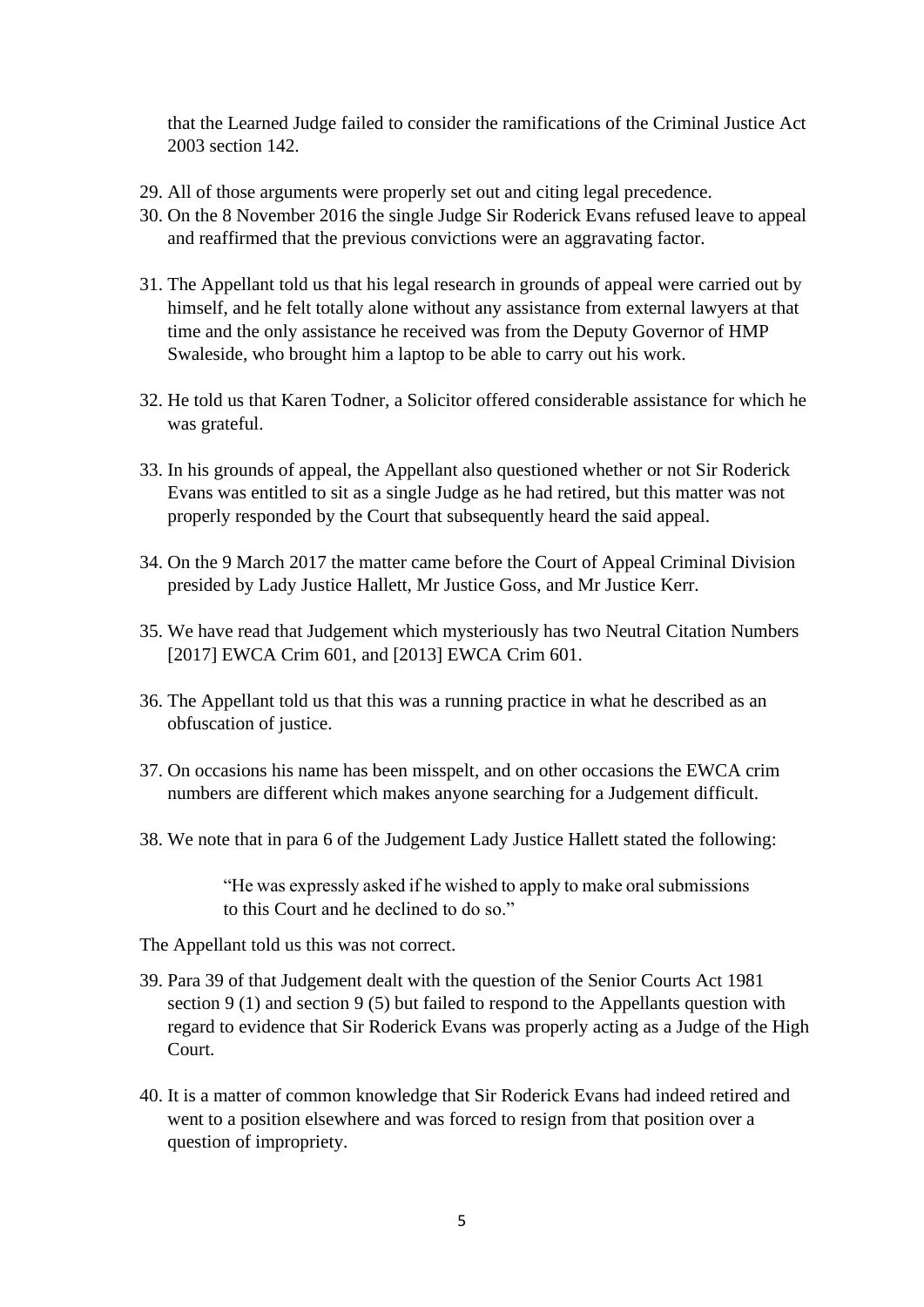- 41. The Appellant had also complained that whilst giving evidence the Learned Judge intervened over 700 times. All in all, not only was the application refused but Lady Justice Hallett awarded the Appellant a fifty-six-day loss of time.
- 42. On the 18 July 2018 matters came to light evidencing absolutely categorically that the Appellants version of his previous convictions were correct.
- 43. Whilst at HMP Highpoint a Senior Officer wanted to send the Appellant to an open prison and did a PNC search and found that the Appellant was, in fact, convicted on the 25 June 1976 and that those offences were spent and that the sentence of imprisonment of 9 months were within the Rehabilitation of the Offenders Act (ROA).
- 44. The Appellant wrote to Master Michael Egan QC, and we have reviewed a copy of his letter and we highlight the following:

"It follows that all preferred the version advanced by the Crown because they could support such with a PNC. I said that the PNC had been interfered with but of course, who would believe that the police and the Crown would be party to such?"

45. The Appellant went on to say:

"What the police and the Crown did after my sentence on 28 March 2013, was that they awaited a short period of time to see whether I would appeal and then readjusted the PNC to reflect the correct position. The police and the Crown did not want to be caught falsifying documents to the Prison Service."

46. The Appellant went on to say further:

"In essence the police and the Crown introduced in my trial false documents regarding antecedents."

- 47. In the course of these proceedings the Appellant exhibited to us a copy of a document from the Home Office file dated the 8 June 2013 under reference number ICD 1070EEA which confirm that the only criminal offence known to the Home Office were on the 26 June 1975 and that the said sentence was "spent."
- 48. This indeed is a disturbing element not so much that this Appellant received a sentence by far in excess of what should have been the case, but that the Learned Judge was clearly misled by someone with regard to the previous convictions.
- 49. It is now universally accepted that the Appellant has indeed only one previous conviction and more disturbing, that from 2018 onwards no effective action has been taken either to hear the matter or to take some form of investigation into the manipulation on the Police National Computer which justified the sentence imposed upon the Appellant.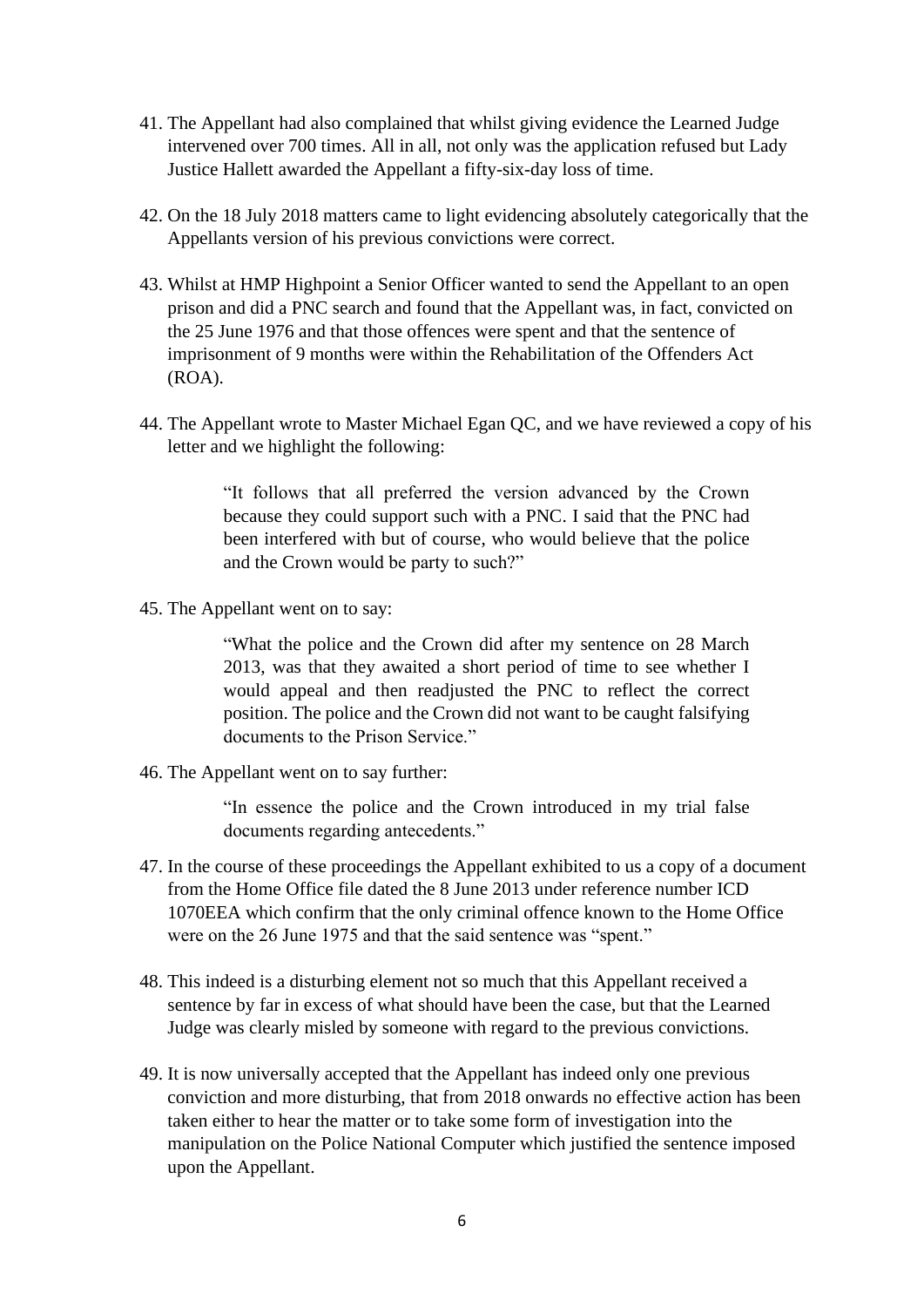- 50. It seems to us that clearly the Appellants grievances over what he calls obfuscation, stonewalling, and evasion, clearly justify an immediate review on this matter.
- 51. We have discussed the case clearly and concisely and we come to the conclusion that if this matter were to be dealt with as a matter of sentence alone, and with one previous conviction which clearly has been spent then it would be difficult to justify a sentence in excess of five years.
- 52. I now ask the Vice President of the Injustice Division to deal with the question of confiscation.

#### **THE VICE PRESIDENT OF THE INJUSTICE DIVISION (Lord Damyata):**

- 53. Shortly after conviction and in accordance with the usual practice the prosecution sought confiscation proceedings.
- 54. After the Proceeds of Crime Act 2002 section 16 and 17 were resolved the matter was listed at the Southwalk Crown Court before the Trial Judge for resolution.
- 55. The Appellant told us, and this is confirmed by the papers that at no time was the Appellant ever subject to a Restraint Order as would be expected and further, the prosecution specifically did not even mention any question of so-called Hidden Assets.
- 56. It is important to note that the prosecution advanced the case on the basis that the Appellant was effectively using one client's money to repay another if necessary, and that after over ten years of financial investigation there were no assets whatsoever to be found.
- 57. In fairness to the prosecution whilst the benefit of over three million was conceded, and accepted, to all intent and purposes they were expecting a one-pound order or one day's imprisonment.
- 58. Counsel for the Crown put it in this manner:

"The Financial Investigation Unit at the City of London Police began their investigation in the year 2003. The Appellant provided investigators at the time and thereafter, with unhindered access to all accounts which either he held himself or to which he was a signatory both in this country and abroad, thereby saving considerable time and expense in obtaining Orders abroad."

59. The Prosecution went on to say:

"Despite having thoroughly investigated the Appellants finances, the Crown having the intervening years found nothing to suggest the existence of any assets whatsoever, nor indeed ever having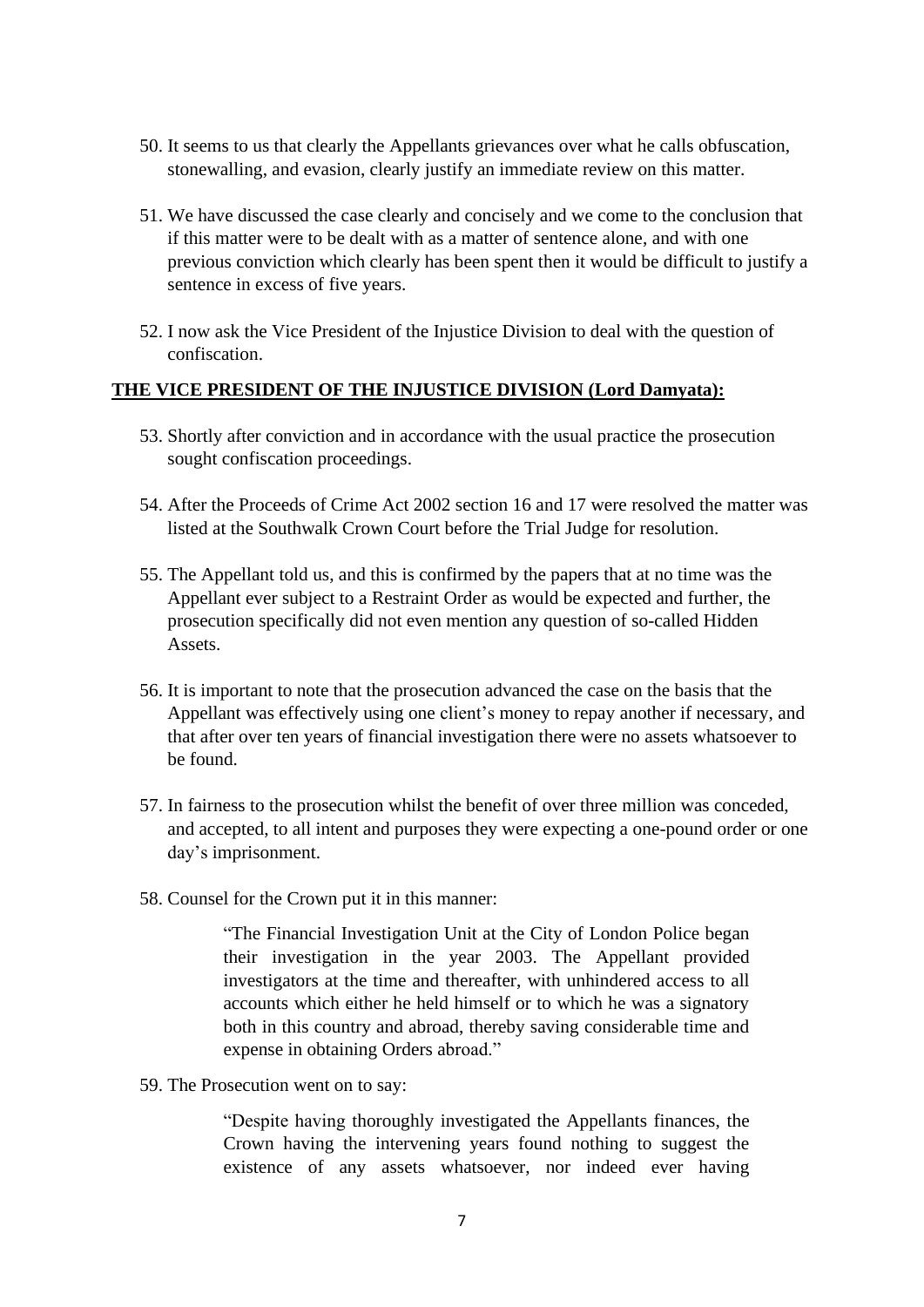accumulated assets at any stage of his financial history, whether in this country or abroad."

- 60. On the 22 of December 2013 the Confiscation Proceedings took place at the Southwalk Crown Court.
- 61. The Appellant gave oral evidence for almost three hours.
- 62. It is important to note that at no stage was the Appellant ever challenged on the question of Hidden Assets, never challenged on any monies paid to him by his clients, and never challenged in his submission that he had no assets to pay any Confiscation Order whatsoever.
- 63. Neither the prosecution, the defence, nor the Judge challenged the Appellant on any of those matters.
- 64. The Appellant showed us an entry on his prison record dated the 22 November 2013 stating the following:

"The Judge stated in open Court that he would deliver his Ruling before Christmas this year and that it would not be necessary for Mr Di Stefano to attend."

- 65. The Appellant told us that Christmas came and went and there was no sign whatsoever of any Ruling.
- 66. The Appellant told us that on the 7 January 2014 the Court of Appeal in Rome and the Italian Government converted and accepted that the Appellant would serve a sentence of fourteen years in Italy, and further that in accordance with the Council Framework Decision 2008/909/JHA he was expected to be transferred to Italy within the statutory period of thirty days.
- 67. The Appellant was quite candid to us in saying that he was fully aware that in Italy he would serve three quarters of his sentence of 14 years whereas in this jurisdiction he would only serve half and be removed thereafter back to Italy as a free person.
- 68. We pressed him as to why he would accept such a deal. Again, he candidly replied that he wanted to be in Italy so that his aged mother could visit him, and he was prepared to serve extra time to satisfy his mother's need to see her son.
- 69. In an unusual move which we are quite surprised the Secretary of State for Justice prevented the transfer despite that being a violation of the Council Framework Decision 2008/909/JHA.
- 70. January, February, and March 2014 arrived, and the Appellant still had no notification of the so-called Ruling.
- 71. On the 20 March 2014 some five months after the hearing the Ruling was handed down and the Trial Judge to our surprise found that the Appellant had slightly over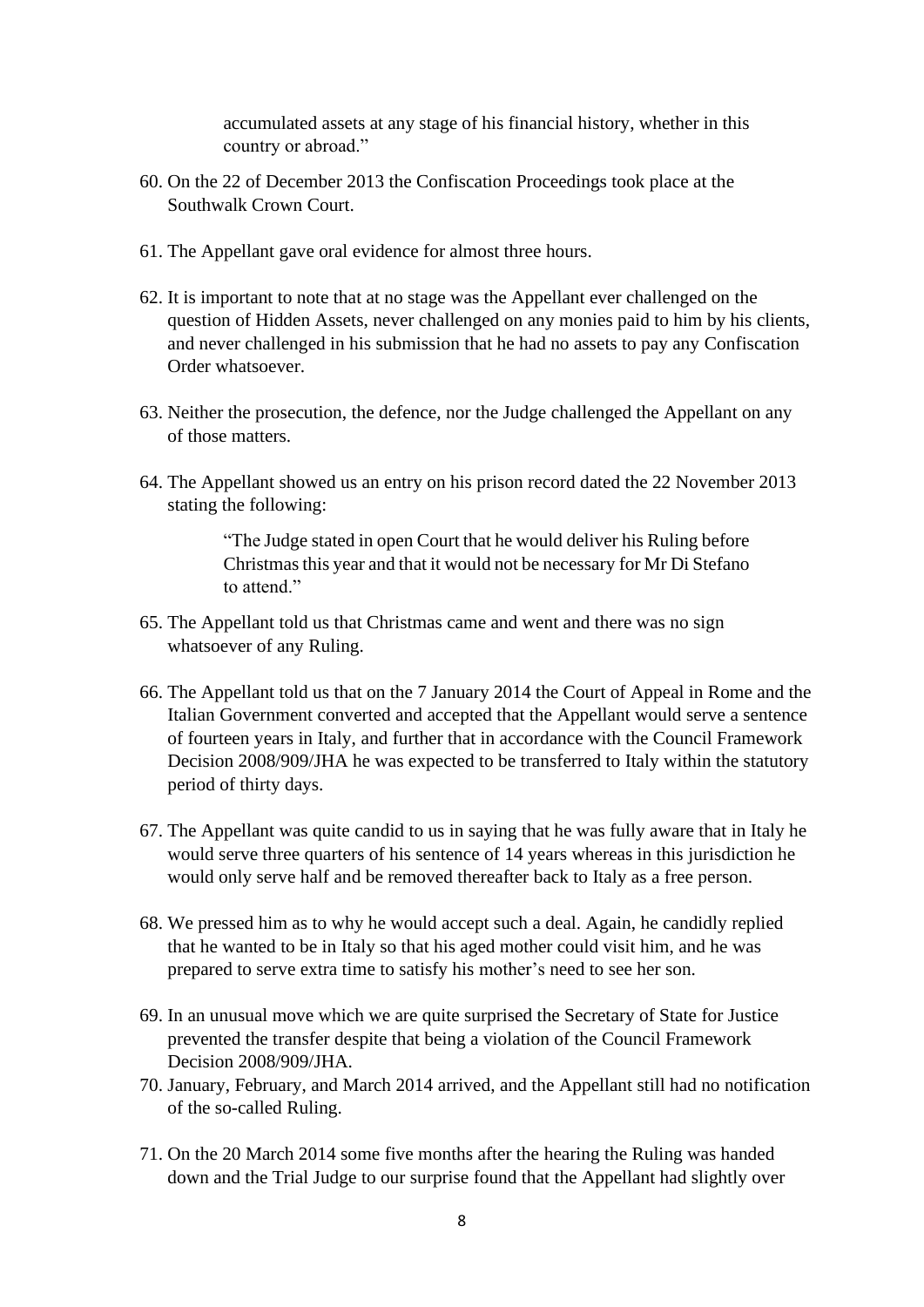two million pounds in Hidden Assets, and further imposed a default sentence of eight and a half years if payment was not made within one second.

- 72. We will comment on this aspect of the matter in due course but save to say that the Appellant appealed the said decision, but first and foremost he was informed that unless the default sentence was activated, he would not be able to serve his sentence in Italy.
- 73. He was told by the Secretary of State for Justice that once that sentence was activated then he would be able to be repatriated to Italy to serve the full sentence.
- 74. The Appellant told us that he asked the Trial Judge to convert himself into a Magistrate (as he had already done before) and activate the sentence in order that he could then serve all of that sentence in Italy.
- 75. The Judge declined to do so saying that it was not the appropriate procedure, but he would contact the Westminster Magistrates Court and arrange a priority hearing.
- 76. On the 8 April 2014 the Appellant appeared before a Lay Bench and using all the skills of advocacy that he possessed convinced the Bench to activate the default sentence.
- 77. The Appellant confirmed to us that at no time did the Magistrates consider other options.
- 78. The Appellant was from that day onwards serving a sentence of twenty-two and a half years.
- 79. As stated, the Appellant in pro per appealed the Confiscation Order and to his surprise leave to appeal was granted by the single Judge.
- 80. In February 2016 the Appellant spoke to the Senior Casework Lawyer Sarah Counsell who told him that the Lord Chief Justice of England and Wales (Lord Thomas) had reserved this case to himself.
- 81. We were surprised by this since there was nothing specifically of importance that would attract the attention of the Lord Chief Justice himself but nevertheless, on the 19 April 2016 the said appeal was heard and without any request from the defence the Lord Chief Justice reduced the default period from eight and a half years to one of six years.
- 82. We have read that Judgement which again in somewhat usual fashion has two Neutral Citation Numbers.
- 83. The first is [2016] EWCA Crim 1606 which confirms that the Lord Chief Justice of England and Wales sat with Mr Justice Saunders and Mrs Justice Thirlwall and the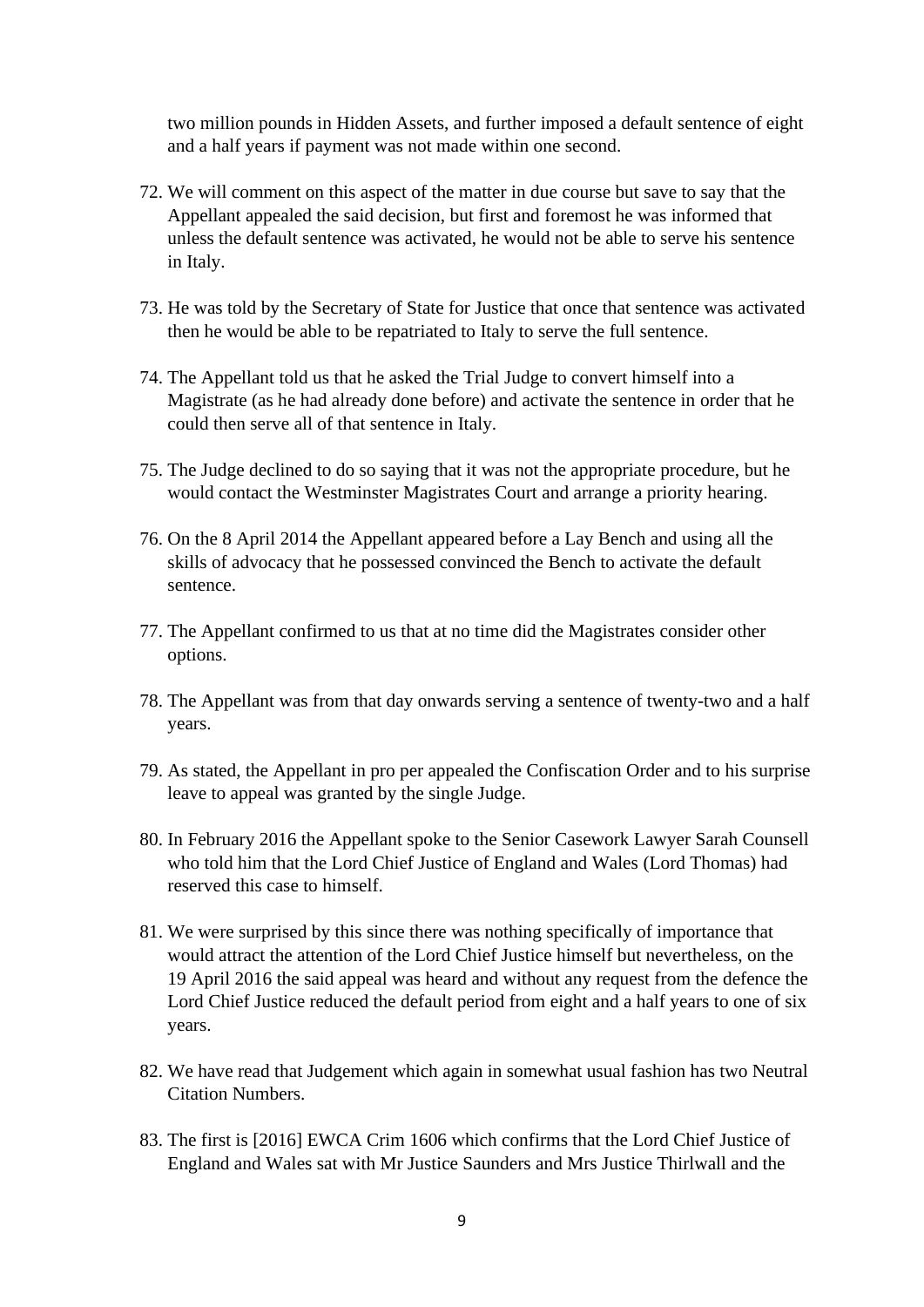second one, is Neutral Citation Number [2016] EWCA Crim 1032 and this one only shows that the Lord Chief Justice of England and Wales sat alone.

- 84. We have already witnessed a similar incident in the sentence Judgement and the Appellants cries of "obfuscation" must now be heard and taken seriously.
- 85. We have never known separate Neutral Citation numbers and different constitution of the Court save in this case.
- 86. What is, however, common is that in para 28 of both Neutral Citation Number Judgements the Lord Chief Justice does not state that the default sentence is to be consecutive.
- 87. We were shown a Warrant of Committal by the Westminster Magistrates Court after that Appeal dated 07/02/17 which clearly confirms that the default sentence is not consecutive.
- 88. We have also seen a copy of a letter from the Confiscation Unit confirming that the said default sentence is concurrent.
- 89. The Appellant remains in custody even today, and his fight on numerous applications to the High Court it would appear that the Appellants cries of obfuscation, stone walling and invasion may well have some merit.
- 90. The Appellant told us and in fact, showed us the said Confiscation Order which was for an amount of £2,058,522.44. The Judge ordered that £1,363,852.93 be paid as compensation.
- 91. However, we have examined the Indictment with some care, and we find the following:

| Count 1:                 | $10,000$ pounds |
|--------------------------|-----------------|
| Count 2:                 | 8,000 pounds    |
| Count<br>$\mathcal{E}$ : | $2,000$ pounds  |
| Count 4:                 | 100,000 pounds  |
| Count 7:                 | 10,000 euros    |
| Count 8:                 | $5,000$ pounds  |
| Count 9:                 | 1,000 pounds    |
| Count 10:                | 2,000 pounds    |
| Count 19:                | 476,000 pounds  |
| Count 20:                | 12,000 pounds   |
| Count 29:                | 150,000 pounds  |

92. That as a matter of a mathematical exercise does not amount to £1,363,825.93 and we are puzzled as to what magical formula the Judge used in this mathematical exercise.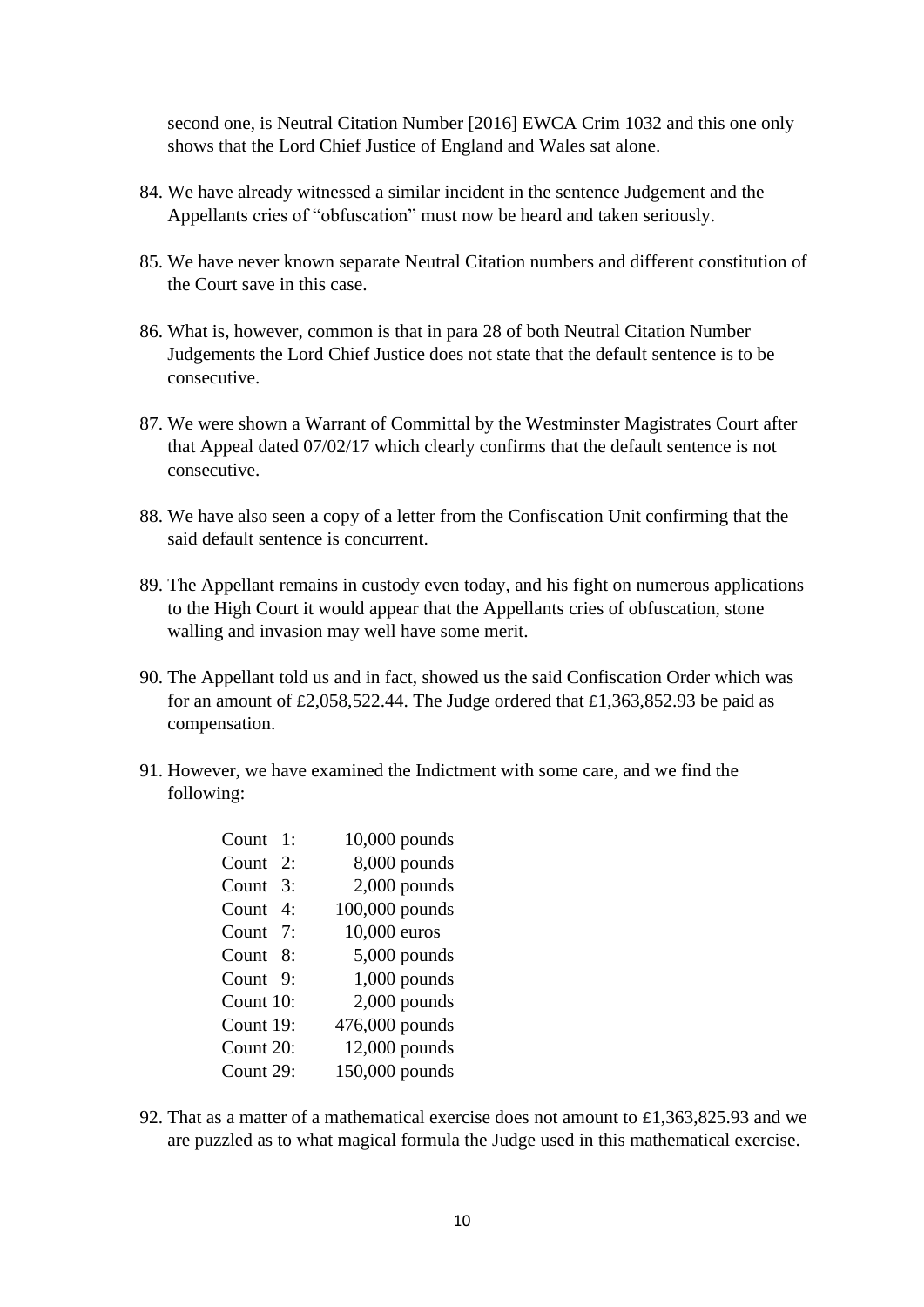- 93. Further, a finding of Hidden Assets where neither the Crown or any party sought such, and worse no questions were asked of the Appellant at the appropriate time or to date seems to us singularly particular.
- 94. The Appellant told us that had anyone asked him of the so-called one million pounds paid to him by a client by the name of John 'Goldfinger' Palmer he would have been able to explain it easily.
- 95. In his usual candid style, the Appellant told us and produced a 62-page bill of costs, which was deposited with the Taxing Master pursuant to a Defence Costs Order made by the Court of Appeal in favour of Mr Palmer.
- 96. The Appellant told us there was the so-called one million pounds that the Judge spoke of, and it was accepted fully by the Taxing Master and could not understand how the Judge had failed to ask him a question about the matter whilst penalising him for socalled Hidden Assets.
- 97. On the 25 September 2018 the Appellant wrote a detailed letter to the new Lord Chief Justice Sir Ian Burnett.
- 98. We have seen a copy of that letter and we cite this:

"I believe also that, as myself, Your Lordship has read the Proceeds of Crime Act 2002, and your Lordship will agree that the words 'Hidden Assets' do not appear anywhere in the Act."

- 99. The said letter proceeds to outline the history of confiscation and the limitations on Judges creating law.
- 100. The Appellant clearly states that it is not the role of the judiciary to create a law such as Hidden Assets when it is not to be found in the proceeds of Crime Act 2002.
- 101. The Appellant has tried every which way possible to bring this matter to the attention of the Court, and it would appear to us that at all material times including an application for a Variation Order under section 23 of POCA 2002: an application for a Certificate of Inadequacy under the Criminal Justice Act 1988, and a number of Appeals to the High Court to review what can only be described as unjust technical defences by the Prosecution all to no avail.
- 102. The whole matter involving confiscation has been a tragic set of circumstances set in motion by the prosecuting authorities to ensure that this Appellant serves as long in prison as possible.
- 103. We asked the Appellant why the Crown or those prosecuting would do this.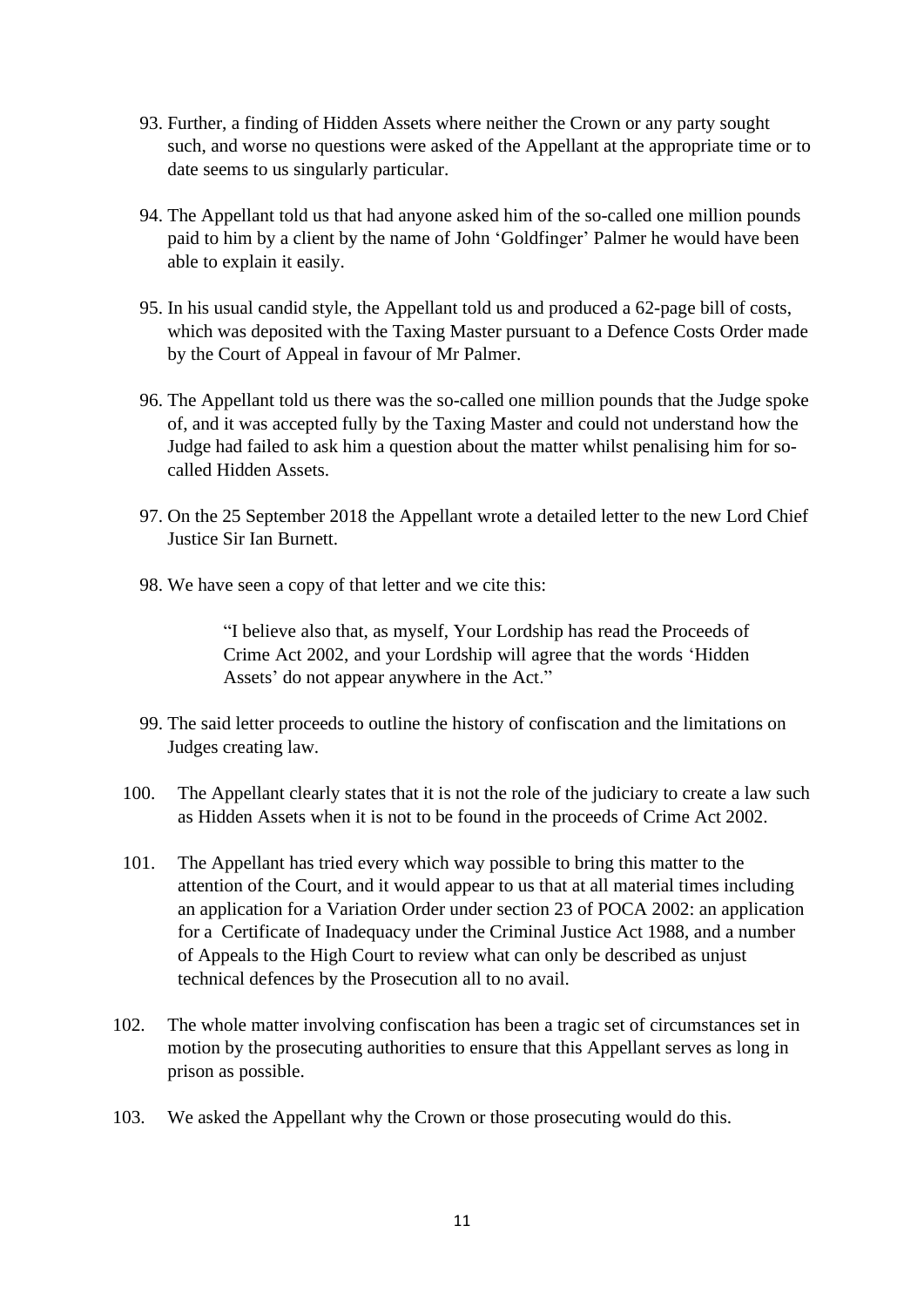- 104. In his usual candid style, the Appellant said this was "payback" for succeeding in the case of John 'Goldfinger' Palmer denying the Crown nearly forty million pounds in confiscation.
- 105. For our part and based upon on what we have seen and heard as a stand-alone application we would not hesitate in quashing the Order per se under numerous factors that simply make no sense.
- 106. I will ask The High Lord Chief Justice of Runnymede to deal with the question of Conviction

# **THE HIGH LORD CHIEF JUSTICE OF RUNNYMEADE (Lord Dayadhvam):**

- 107. The Appellant has a number of grievances with regard to the trial process.
- 108. Now that this Court has found that the PNC used by the Trial Judge for sentence purposes was incorrect at best and falsified at worse, and that the Appellant has only a previous conviction in 1976 which is deemed spent. Then the Appellant told us today that had the jury been aware that he was telling the truth all along they may very well have acquitted.
- 109. In his usual candid style, the Appellant told us that had he been on the jury it would have been difficult to accept that somebody in authority had altered the PNC for onerous purposes.
- 110. Nevertheless, indeed the said PNC used by the Trial Court was not the correct one and for other reason there is some force in this argument.
- 111. The trial was about whether the Appellant was indeed a lawyer or not.
- 112. In unique circumstances some five months before the beginning of the trial in 2013, the Trial Judge took it upon himself to vary the Appellants condition of bail to include the following condition:

"The defendant is prohibited from styling himself as a lawyer or giving legal advice to anybody."

- 113. Frankly we have never heard of any such term and the Appellant told us today if he had been a bricklayer, carpenter, or a clown in a circus, would the Trial Judge have imposed the condition that he could not refer to himself as any of those stated?
- 114. Quite correctly the Appellant took the matter to the Divisional Court under Reference CO/531/2012 and this was presided by Lady Justice Hallett.
- 115. In an absolutely correct manner Lady Justice Hallett declared before commencing the hearing that she was known to the Appellant and the Appellants Solicitor.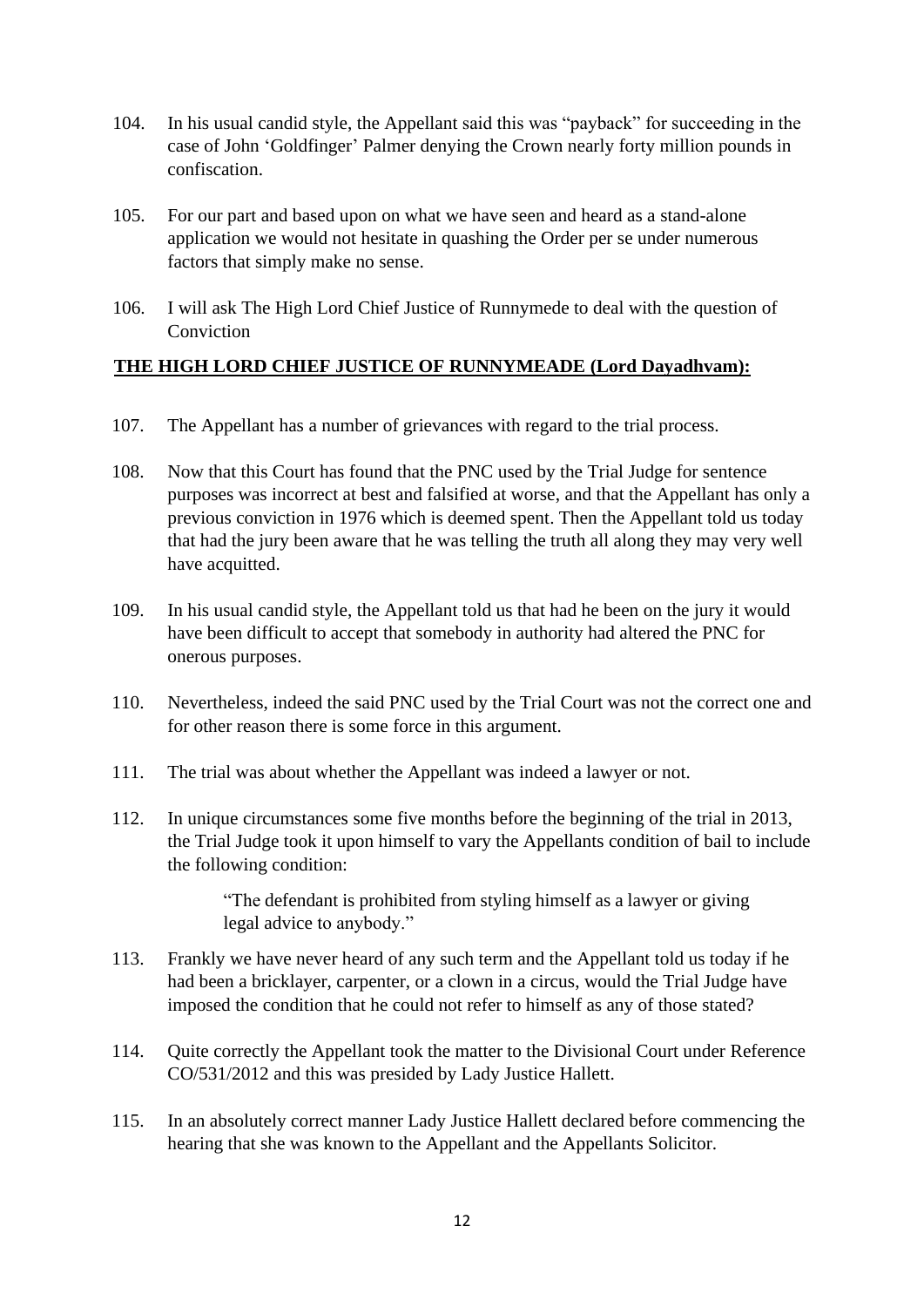- 116. Neither the Crown nor the Appellant who appeared in pro per before her Ladyship objected. In fact, the Appellant told us that he was expecting no favours and probably a much harder time
- 117. Lady Justice Hallett ruled that the question of that onerous bail condition was referred back to the Southwalk Crown Court and that it should be resolved as soon as practical.
- 118. Unfortunately, the media reported on such, and the Appellant says this may well have prejudiced his case.
- 119. Lady Justice Hallett also ruled on the question of the Appellants status that was to be decided by the Crown Court and, if there were any anomalies it would be then subject to appeal.
- 120. The Appellant stated that a lawyer is a person "learned in the law." Whether a person attended University or not was irrelevant. The Appellant did not concede any territory and he cited a Supreme Court Justice in the United States of America (Justice Jackson) who was also the Chief Nuremburg prosecutor had never attended University and was not legally qualified but certainly learned in the law.
- 121. The Appellant told us that at his trial he referred to at least two people who had the title of avvocato but who were not registered in any of the Bar Counsels in Italy. He referred to Gianni Agnelli who was referred to by all as "avvocato" and Nancy Dell'Olio who the media, and all concerned, stated she was an avvocato. When the Appellant made that comment to the jury, and a witness for the prosecution was asked if it was correct the Learned Judge refused to allow the witness to answer the question thus, undermining the Appellant.
- 122. Again, the Trial Judge heard submissions and what directions he would give to the jury on a day when the Appellant was not present in Court.
- 123. Those representing the Appellant cited the case: Neutral Citation Number (2002) EWHC 1965 Admin on the 23 September 2002 where Mr Justice Jackson ruled and made a finding of fact as follows:

"Para 24: It is common ground that Mr Di Stefano is not a member of the English legal profession. He is neither a Solicitor nor a Barrister. The claimants evidence shows, and the defendant's evidence does not contradict, that Mr Di Stefano is an avvocato who is qualified to practice and does practice at the Italian Bar."

124. Mr Justice Jackson made a substantial Costs Order in favour of the Appellant and the Appellant continued to practice from time to time in accordance with that finding a fact.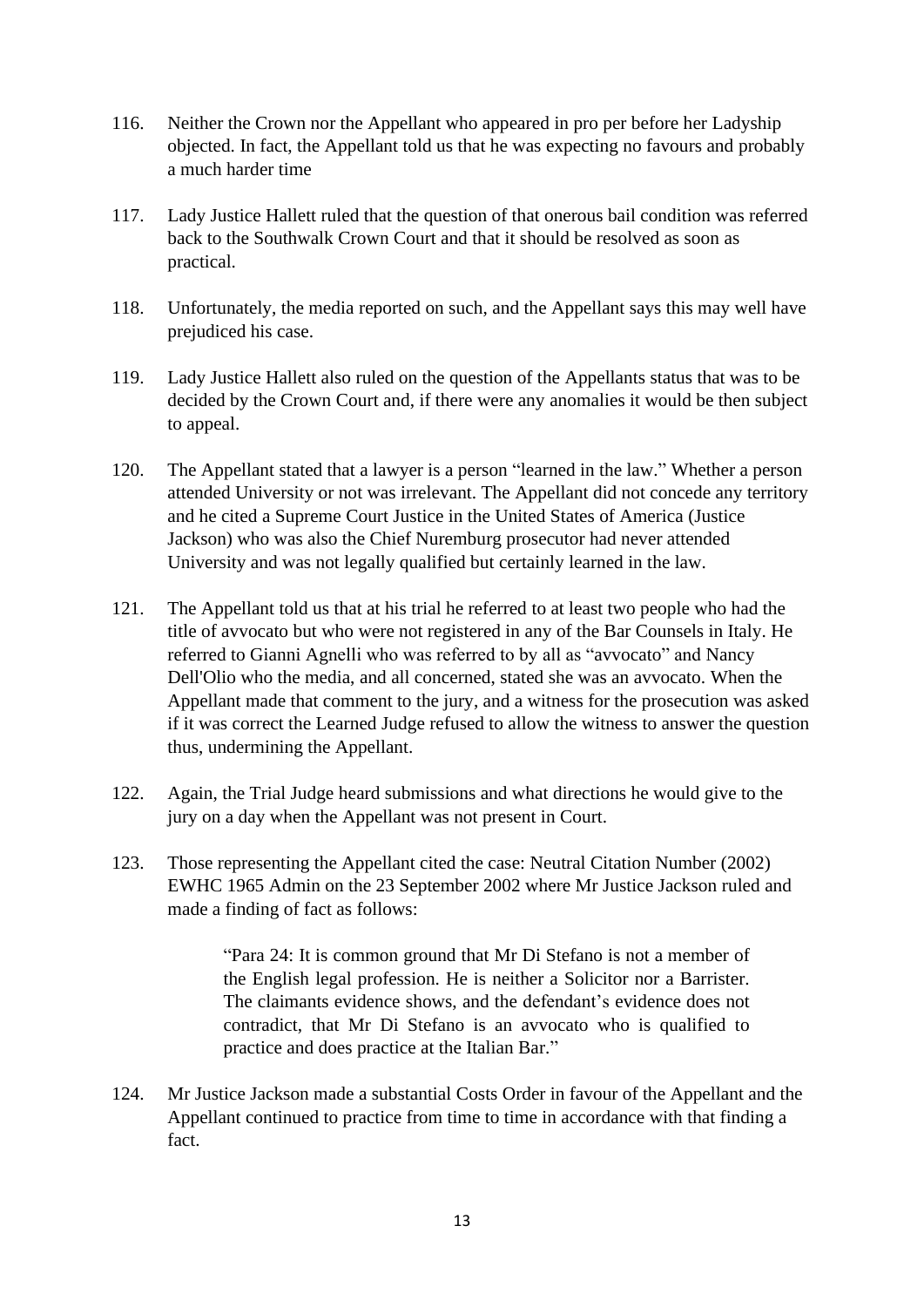- 125. The Appellant complains also, that as a consequence he informally registered with the Law Society.
- 126. A witness from the Law Society at trial denied that any such registration existed and that in any case, the file involving the Appellant was missing presumed burnt in a small fire at the society's offices. We have, however, been shown a copy of an email from the Law Society to the Appellant dated 19 September 2002 clearly showing that there was a registration.
- 127. The Trial Judge refused to admit a High Court finding of fact and law at the Appellants trial thereby, in the Appellants own words to us:

"Condemning me to an inevitable finding of guilt."

- 128. We are indeed surprised, rightly, or wrongly, that a finding of fact from the High Court on such an important matter pivotal and central to the allegations the Appellant faced was excluded.
- 129. The Appellant further put it to us in this way.
- 130. He directed us to the Indictment that he faced.
- 131. Almost all of the Counts state that he:

"Abused his position as legal advisor…."

- 132. That phrase is common to almost all Counts on the Indictment.
- 133. The Appellant then asks this rhetorical question:

"The prosecution accept that I am a legal advisor and that I abuse my position so therefore I must be a lawyer. I cannot abuse a position I don't have."

- 134. It seems to us that the whole trial purpose was indeed a means of undermining almost anything the Appellant told the jury.
- 135. The Appellant also told us, and this was confirmed by the trial process, that the Trial Judge interrupted the Appellants evidence in the witness box over 700 times, over a four-day period.
- 136. This appears to us also a matter that should have attracted the attention of the Court of Appeal Criminal Division but sadly did not. In fact, Lady Justice Hallett who sat and preceded over the appeal on the 9 March 2017 under the two different Neutral Citation Numbers we have already commented upon merely stated, that it was not the amount of interruptions but the quality of the interruptions.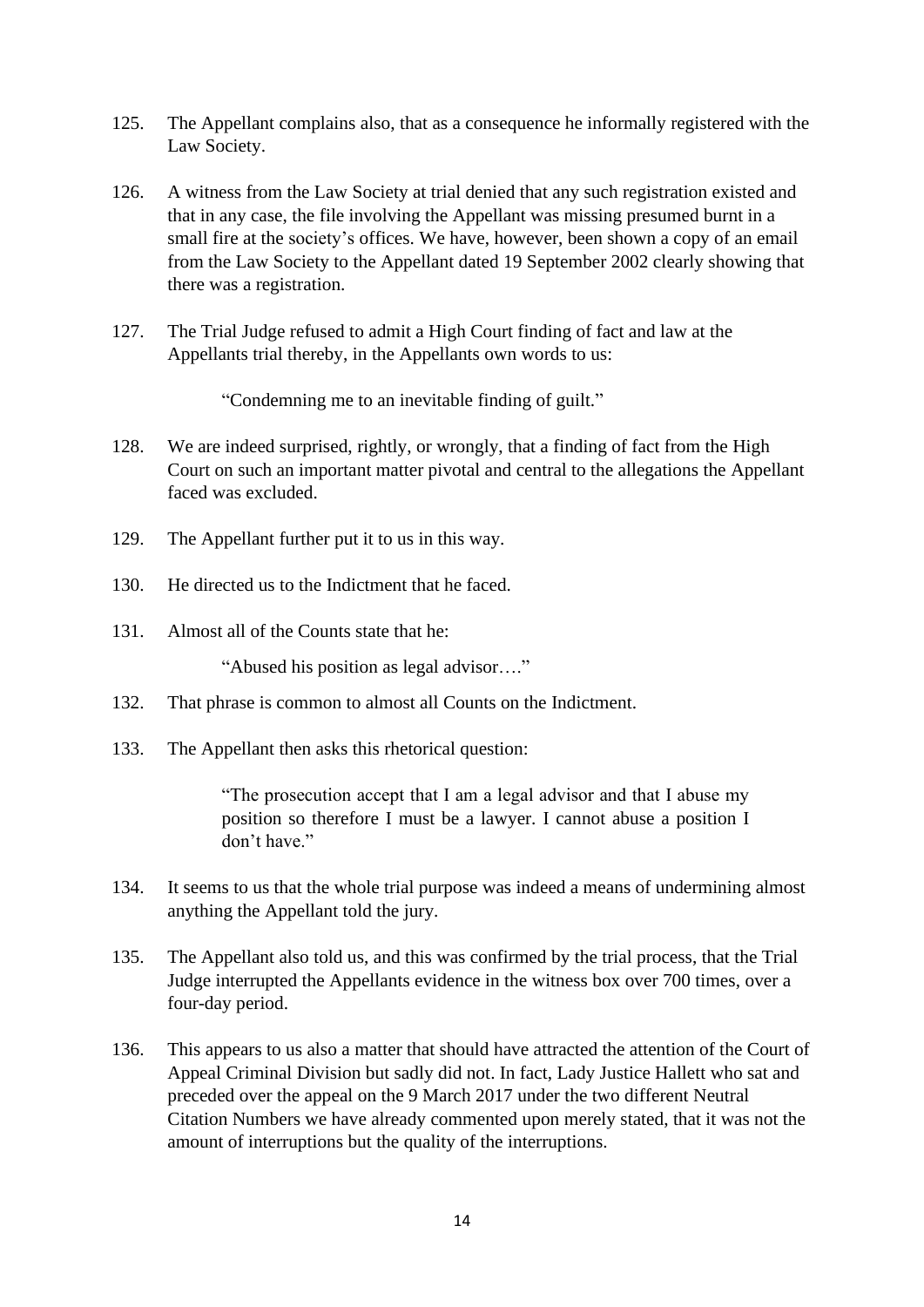- 137. This caused the Appellant to tell us that he had once been told by an ex-Lord Chief Justice that the Court of Appeal apply the law for the masses and interpret such for their friends.
- 138. There is also the singularity peculiar incident involving the British Security Services in the middle of the trial attending the Trial Judge. This is indeed another unusual occurrence and without proper explanation.
- 139. The Appellant also brings to our attention that he faced nine complaints from his clients when he was carrying a client list of almost two hundred.
- 140. He told us in clear and explicit terms the short precis of those.
- 141. Paula Gregory Dade was the wife of a convicted murderer Paul Bush who the Appellant and Miss Dade both made clear in confirming that Mr Bush was completely innocent. The Appellant told this Court that although he was charged with not returning £100,0000 to Miss Dade, there was in fact a County Court Claim against her from the Appellant awarding the Appellant some £60,0000 in costs that Miss Dade had incurred. He told this Court and provided evidence of the County Court Claim and on the advice of his son returned to Miss Dade £40,0000 difference. There was a Consent Order in the Court and the Appellant told us that he was astounded that he could be charged for anything.
- 142. Laurent Penchef was a French National and a major drug dealer. He sought to be repatriated to France to serve his substantial sentence the Appellant told this Court that repatriation which lasted almost a year the bill was 10,000 euros, and it seems to us an extremely modest sum for such legal services. We have heard today that Mr Penchef was granted early release and a new identity, and roams the world authorised by the State to commit offences whilst being immune. Whilst giving evidence at Court the Secretary of State forgave the Deportation Order served against him, allowed him back into this country, and was housed in a five-star hotel.
- 143. Michael John Smith was a known sex offender who faced a trial at St Albans Crown Court. He was facing at least 8 years minimum imprisonment for the said offences. He instructed the Appellant to undertake the sentence hearing and the Appellant instructed Mr Trevor Burke QC. Leading Capital managed to obtain a prison sentence of 18 months a much better result that anyone could have anticipated. The fee involved was less that £10,000 and again no complaint was levied until the Appellant saw the Indictment. The Appellant quite rightly asks this Court to say what offence was committed when Leading Counsel was instructed who obtained a sentence of 18 months imprisonment instead of the expected 8 years.
- 144. Stafford William Freeborn was a career criminal caught in possession of several firearms; he sought the Appellants advice on an application to the Criminal Places Review Commission. The Appellant undertook some work over a time and gave written advice the sum was £5000. The Appellant told this Court that it seemed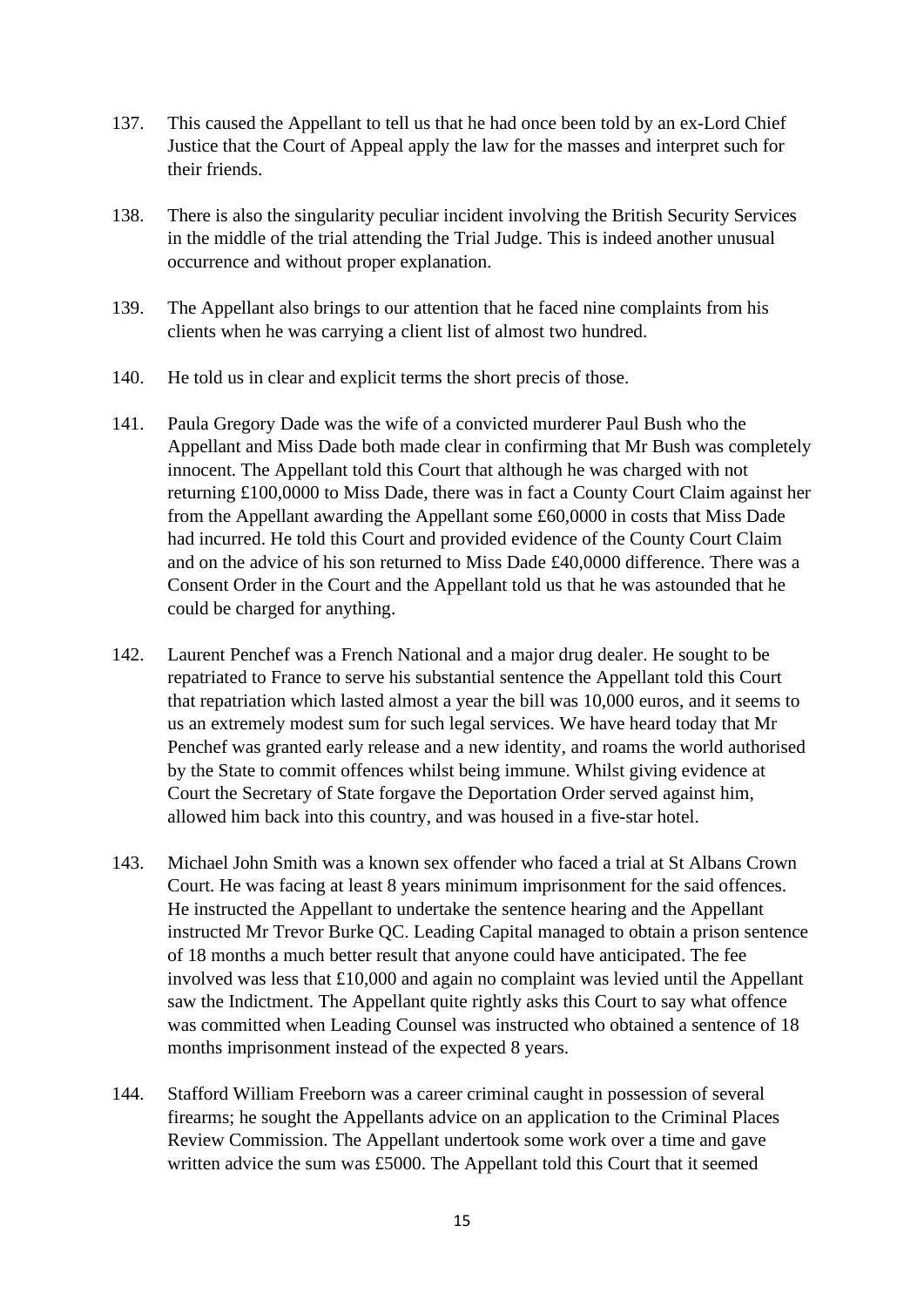absurd to him that a modest fee should be subject to an offence contrary to section 1 of the Fraud Act 2006.

- 145. Alberto and Linda Sgoluppi had received bad and negligent advice in the past over a property matter. The Appellant told us today that civil litigation was not his forte but because Alberto was an Italian citizen then the Appellant would accept the case on the basis that Alberto and Linda's son (who was a Solicitor) would act as agent. That was a firm called Hardman Solicitors and the case proceeded accordingly. Unfortunately, Alberto and Linda's son was struck off the role of Solicitors and in the Appellants own words "left me holding the hot potatoe." The Appellants quite appropriately asked why Alberto and Linda did not complain about the other three Solicitors who took money from them and achieved nothing? Why did they pick only on me?
- 146. Subhash Thakrar and his brother did not complain to the police. They had been convicted of fraud in the past but had in the Appellants own words "turned over a new leaf". They remitted to the Appellant £476,000 and told the Appellant before eyewitnesses in Rome, that the said sum was the Appellants fee to keep for advice on a substantial property matter in another jurisdiction. The Appellant told us that his son who was present at that meeting said to him "dad, is that how quick it is to earn almost half a million pounds."

No complaint has ever been made to the police and no civil litigation by the Thakrar brothers throughout the period. The Appellant told us that it was inevitable that as they were convicted fraudsters in the past, they may well have been coerced into giving evidence which in any case was not of their own free will. He told this Court that if someone owes you half a million pounds you do something about it.

147. Tamara Zegarac was a Serbian National living in London with her husband and had an employment issue. The Appellant was approached by her and over a period of time the Appellant reached an agreement with Miss Zegarac's employers for some £12000 compensation. The employers remitted the amount on the instructions of Miss Zegarac's to the Appellant's firm's account. The Appellant told us quite candidly that this case was a serious error of Judgement on his part. The Appellant told us that the husband was seeking to leave his wife and that if she found out she would not distribute any of their assets equally. The husband asked the Appellant not to remit any money to his wife until they have resolved the matter. The Appellant told us in clear cut terms that he should not have exceeded to this, and simply should have "minded his own business on domestic matters" and remitted the money in accordance with the instructions of the Appellant's mandate. The Appellant also in his usual candid term said he made a major mistake and by the time he realised the mistake instead of correcting such, he compounded it further. He told us that a lawyer's role is not as a marriage guidance counsellor and out of all those that complained Miss Zegarac's had a point. The Appellant also told us, not wishing to excuse his conduct, that some good came out of all of this. When the Appellant told the trial Court what he told us today there was a happy reconciliation between Mr and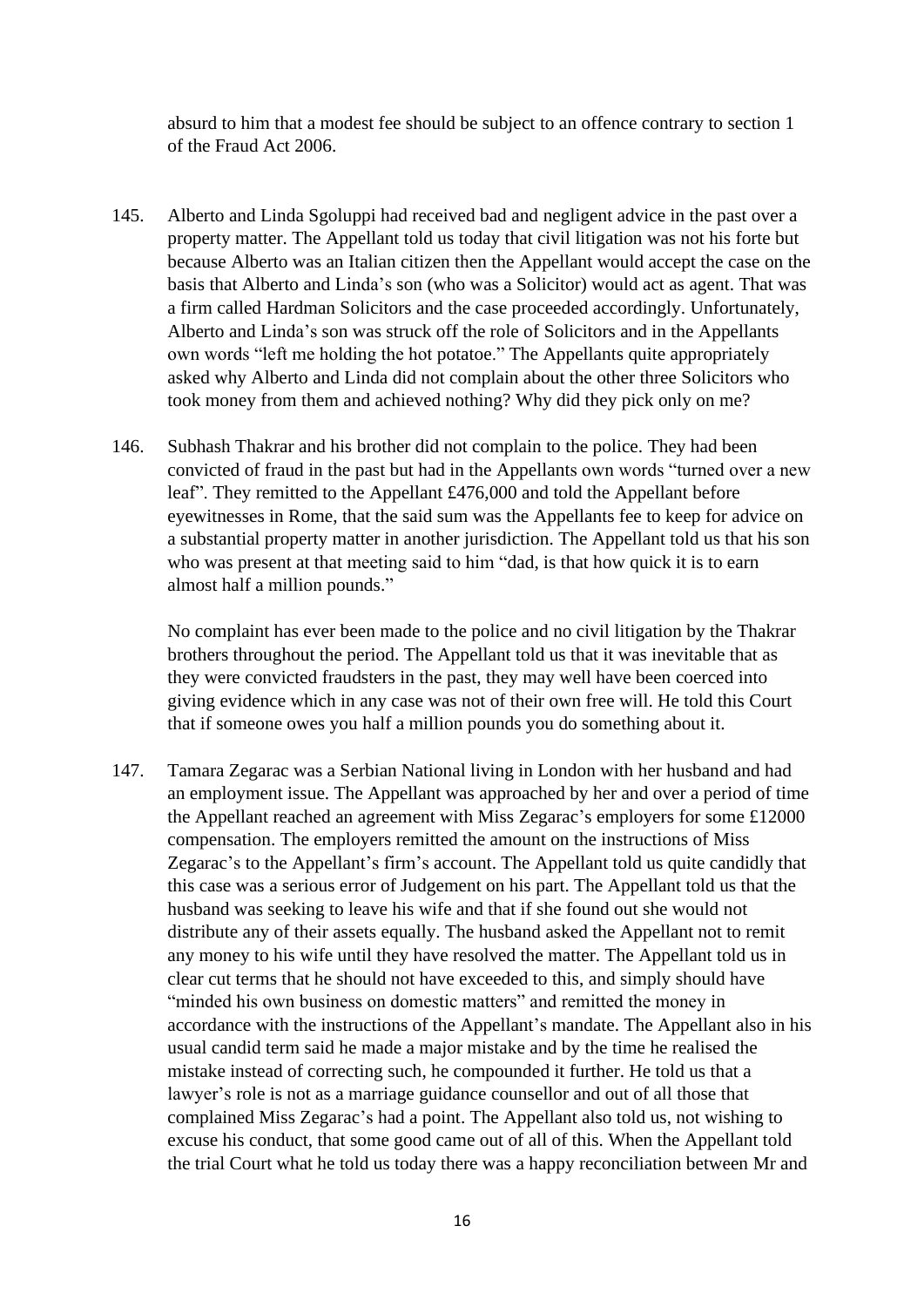Mrs Zegarac. This was in no way to excuse a serious error of Judgement on the Appellants part which should have been dealt with in the civil Courts not criminal.

- 148. Grant Wilkinson was serving a life sentence as a result of him being a major importer of firearms. It was said the said importations accounted for over 50 murders in the United Kingdom.
- 149. Mr Wilkinson had heard of the Appellant and sought advice on the Minimum Tariff on is sentence. His family paid the applicants firm £20,0000 to review the case. The Appellant told us, and it was confirmed by the Court records that Mr Wilkinson was an unwilling witness. It took the Trial Judge a number of telephone calls himself to the governor of the prison where Wilkinson was held with certain assurances from the Trial Judge in order for Wilkinson to give evidence. When he did attend Court Wilkinson refused to come out of the Court cells to the Court room. The Trial Judge granted Legal Aid to a Barrister in the Court (Dock Brief) who took half a day to persuade Wilkinson to give evidence. The Judge stated in open Court that in return for giving evidence against the Appellant the Judge would write a recommendation to the Parole Board when it was time for Mr Wilkinson's release to be considered this he duly did. The Appellant quite correctly, in our view, stated that the intervention of the Trial Judge acted as a second prosecutor was ill advised.
- 150. Patricia Walsh-Smith complained first to the media that the Appellant cheated her out of \$100,000 but then had to accept the reality that if there had been any misrepresentation by the Appellant it was less than £7,000, over a period of a year. We have also noted form the Court records that on one occasion Miss Walsh-Smith interrupted a witness at the trial and was inebriated causing even the Judge to ask for her removal from Court. The Appellant told us as he told the trial Court that when he once attended her house, he was shocked to find photographs of himself in various rooms of the house which led to him distancing himself especially, during the time he was on bail. The said photographs were file photographs from the media and any third-party Miss Walsh-Smiths property would come to an incorrect conclusion. The Appellant told this Court that Miss Walsh-Smith had a history of such, and he felt that throughout the time he represented her, the Appellant acted in her best interests. The Appellant told this Court that Miss Walsh-Smith had always been a publicity seeker and now because of her age consort to convert herself into a professional victim on the numerous men she had met in her life, including her ex-husband a multimillionaire. The Appellant told us that since Miss Walsh-Smiths case involved divorce and settlement proceedings in hindsight this was not his speciality and should have declined the request for representation.
- 151. The Appellant sought to relist his appeal, and, on the 29 November 2019, the matter came before the Lord Chief Justice of England and Wales, together with the Vice President of the Court of Appeal, Lord Justice Fulford, sitting with Sir Henry Globe.
- 152. The Appellant had found a niche in the law and that when there were questions of relisting an appeal that had been determined the Appellant could invoke the Criminal Procedural rules 36.15.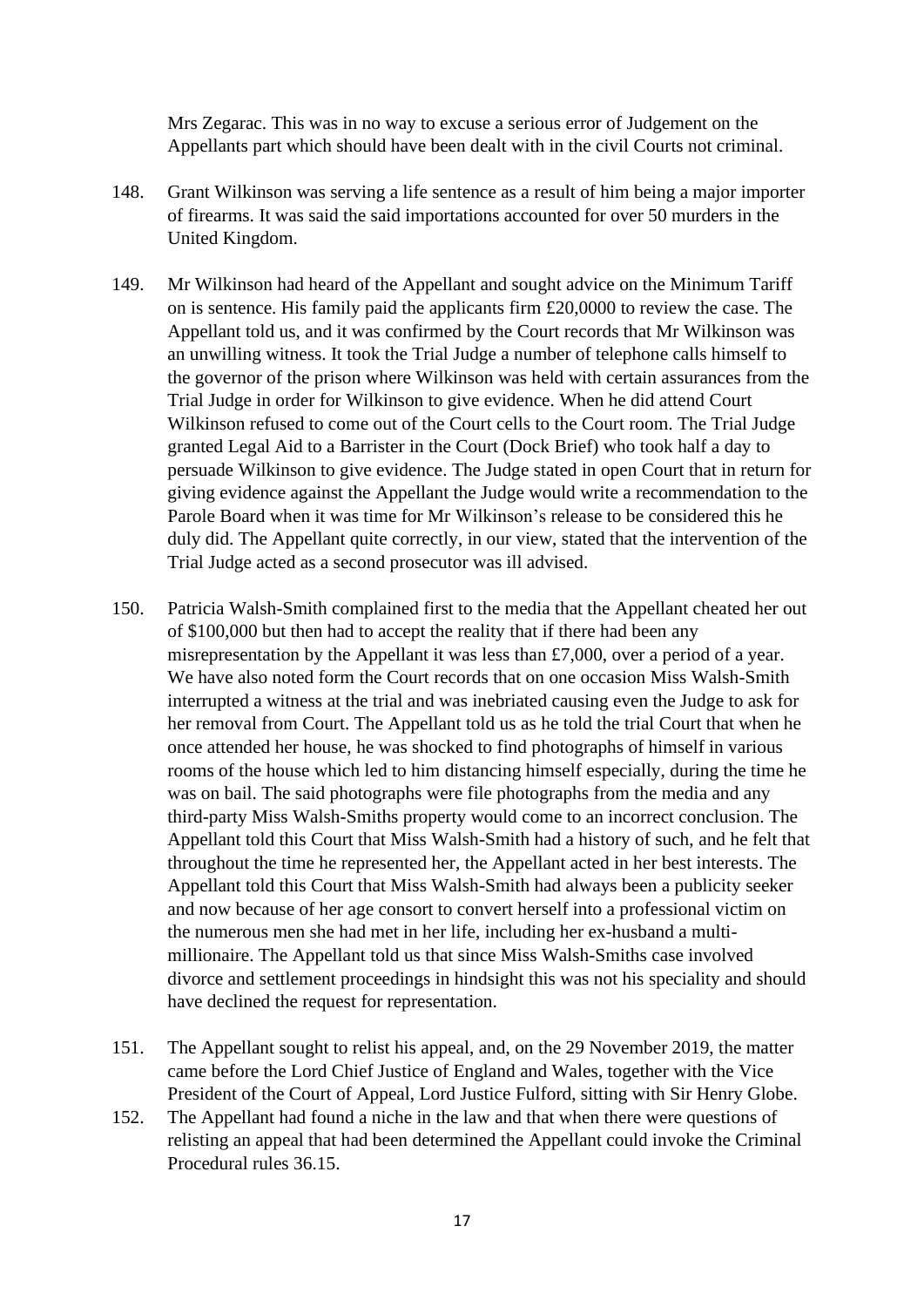- 153. The Appellant found that contained within CPR 36.15 the Registrar of Criminal Appeals was obliged at referring every request to the full Court.
- 154. Previously the Registrar had the powers to filter any application at discretion.
- 155. While the Appellant found was that a considerable amount of power previously vested in the Registrar disappeared. The Appellant told us quite candidly:

"You can imagine the Registrar was not pleased with me. No one likes their power taken away from them."

156. At the appeal Neutral Citation Number [2019] EWCA Crim 2101 the full constitution of the Court has no choice but to accede to the Appellants application of the law which stripped the Registrar of the powers of referral. The Appellant told us in no uncertain terms:

> "After that they were not going to give me anything and my card was marked."

- 157. The Appellant told us that the grounds for relisting and grievances against the previous decisions were given no space whatsoever. In fact, only para 49 whilst conceding that the PNC was an "alleged forgery" the Court didn't have the time to deal with it.
- 158. That same Constitution of Court also failed to address the question of conviction and failed to address a number of grievances over confiscation.
- 159. We have read the said Judgement and we have to say that there are clearly inadequacies as to how this matter should have been dealt with. We remind ourselves that Judges must deal with the whole issues in the case. They cannot and must not circumvent matters, and when there is no time to deal with a specific grievance then a new hearing must be convened forthwith.
- 160. Whilst the Judgement of the Court on the 29 November 2019 in numerous paragraphs accepted the legal submissions of the Appellant on a complex issue of law in argue, he did not give sufficient attention to the substantive matter.
- 161. If the PNC of the Appellant was indeed forged, then the Court had a duty to release the Appellant forthwith.
- 162. The fact it did not do so has led the Appellant to further grievances and claims of obfuscation and evasion.
- 163. The Appellant was not to be beaten easily.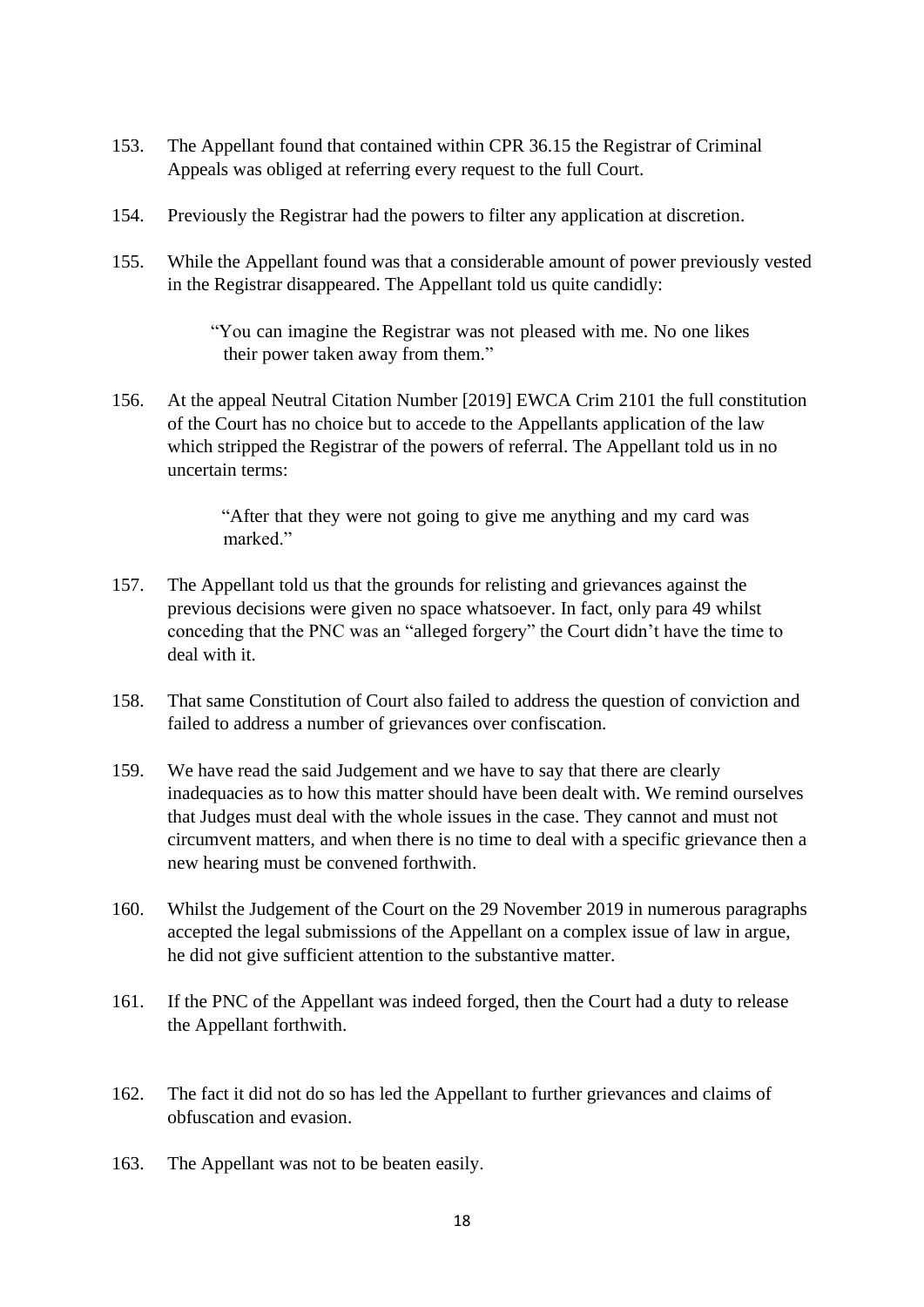- 164. The Appellant sought to redetermine the findings of the said hearing on the 28 November 2019.
- 165. The Appellant made a number of submissions to Miss Sara Counsell at the Criminal Appeal Office and of course, in accordance with the Appellants own successful submissions previously the Registrar was duty bound to refer the matter to the full **Court**
- 166. On the 19 June 2020 the Criminal Appeal Office wrote to the Appellant and stated the following: "the full Court (Fulford LJ, and Magowan J) has considered your written application and all the submissions made on your behalf and has refused the application.
- 167. Fulford LJ, also directed a loss of time of 56 days
- 168. This is an incredible piece of miscalculation on the part of the Vice President of the Court of Appeal Criminal Division The prison service refused to honour such, and the Appellant wrote to the Court questioning the right of Fulford LJ at awarding a loss of time on someone who had competed there index sentence at least on the 21 May 2020, and who was protected by section 258 of the Criminal Justice Act 2003 namely, that as a civil detainee there can be no loss of time as the Secretary of State has a duty to release at the half way point.
- 169. The Appellant amusingly told us and told the Court that:

"If the Vice President of the Court of Appeal does not know the law and makes an Order, he cannot make then surely someone must question whether he is a qualified Judge and lawyer?"

- 170. The Appellant was absolutely correct, and Lord Justice Fulford had to withdraw not only the loss of time Order but the substantive Ruling that he had made.
- 171. In fact, the Appellant told us that the full Court when dealing with conviction/sentence requires three High Court Judges and not two.
- 172. The Appellant wrote to the Registrar, asking the Registrar to verify where Fulford LJ, and McGowan J studied law because if they were not aware what a full Court meant and made Orders, they were not legally allowed to make then there is a serious question of what is a qualified Judge?
- 173. The media were informed of the matter, and it came to light that the Appellant many years ago had written an article about Fulford LJ which caused at that time the said Judge to be suspended for a while.
- 174. The Appellant questioned whether Fulford J should have sat on any hearing at all.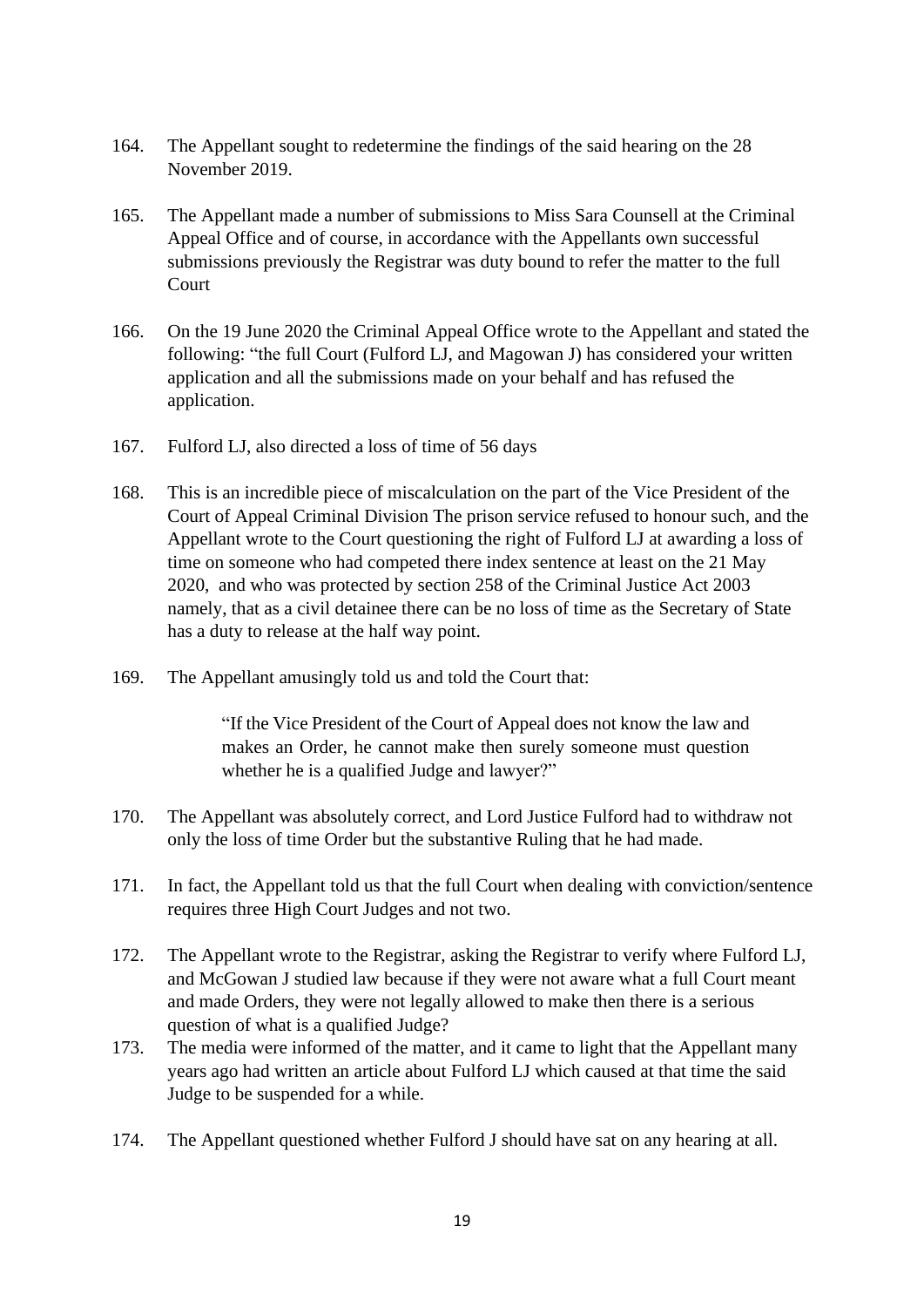- 175. Throughout this case we have witnessed and seen an extraordinary set of circumstances that must be truly unique.
- 176. To date this Appellant has been in our view denied any form of justice and worse even the possibilities of a hearing.
- 177. Despite Fulford J withdrawing the redetermination of June 2020, the Court has failed in its duty to relist any application.
- 178. The Appellant reminded us that at the opening of the Royal Courts of Justice in 1882, the Lord Chancellor, Lord Selbourne, called a meeting of the Judges to discuss his address to Queen Victoria. When he read the phrase:

"Your Majesty's Judges are deeply conscious of their own many short comings …",

the Master of The Rolls, Lord Jessel, objected strongly, saying:

"I am not conscious of many short comings and if I were, I should not be fit to sit on the Bench."

- 179. The Appellant reminded us also that it appeared to him over the many years frequenting the Law Courts that the Court of Appeal, Criminal Division, has lost its way. The Appellant brought our attention to the fact that the Court of Appeal is creature of Statute in fact, it was included in the Criminal Appeal Act 1907. The Appellant told us that the public at the turn of last century were "sick and tired "of innocent men being subject to Capital Punishment. Thus, the creation of a Court of Appeal Criminal Division.
- 180. In a most interesting tale of legal history the Appellant it took almost 25 years before the first appeal was allowed. We are reminded of the Appellants phrase:

"Nothing much has changed has it."

- 181. In 1964 a new Criminal Appeal Act came into force but quickly substituted for a Criminal Appeal Act of 1966 as a result of the abolishing of capital punishment. It was not until the Criminal Appeal Act of 1968 that the Court of Appeal truly became somewhat settled.
- 182. Disturbingly, however, the Appellant quite clearly stated that in the last twenty-five years the Court has become "intellectually dishonest," We do not comment on such.
- 183. The Appellant told us that when he was voluntarily extradited from Spain Mr Jeff Samuels QC, was appointed as his defence Counsel.
- 184. The Appellant told us of an incident at the Court of Appeal witness to Mr. Samuels QC who was then defending a serial killer. The Appellant said this.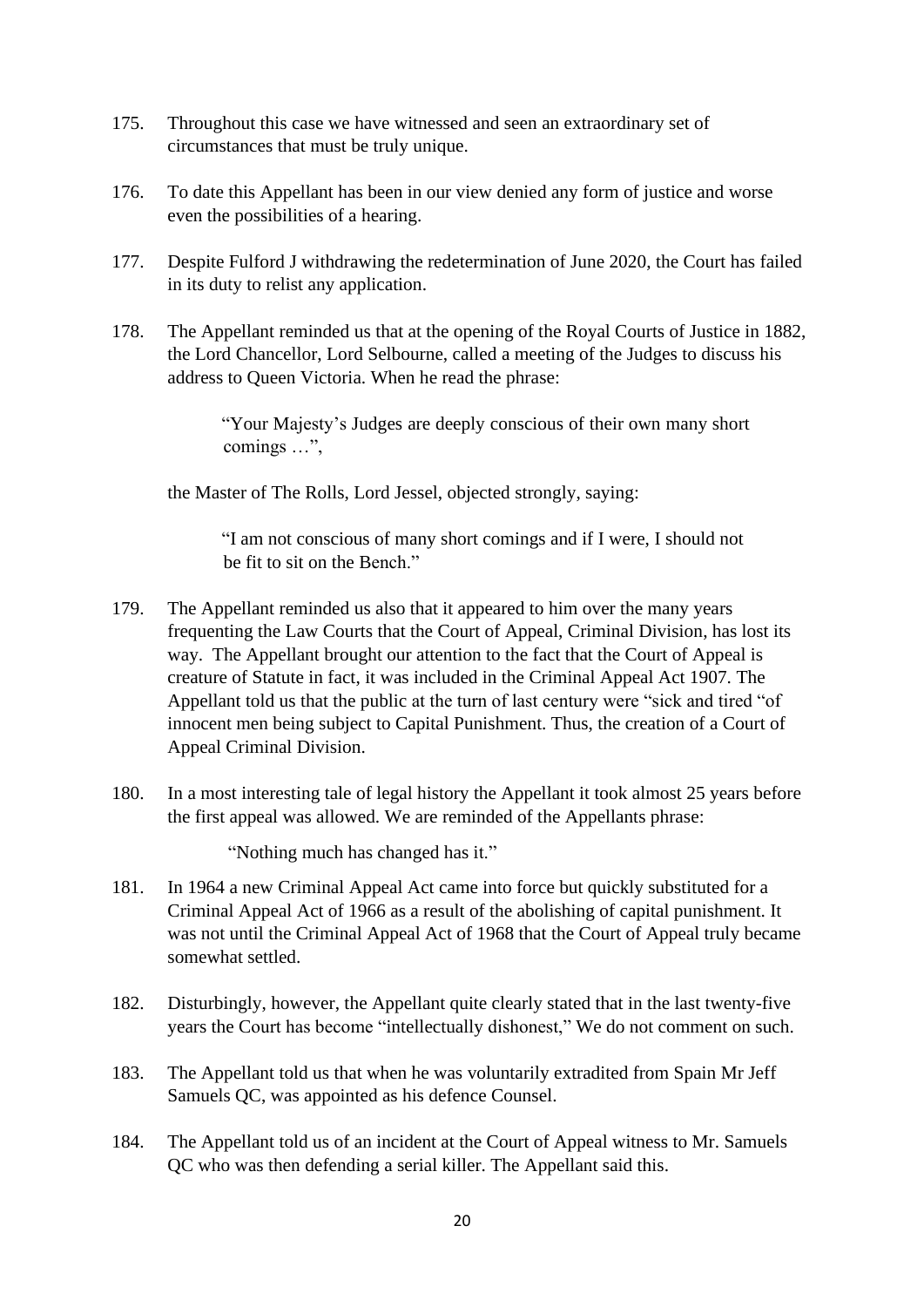"The Court treated Mr Samuels almost like a criminal. They almost said to him how he could defend a serial killer. The Court was rude, and it was embarrassing for me to be a witness."

- 185. As a consequence, Mr Samuels QC, a leading member of the Bar became ill and left the Bar a few months before the Appellants trial. The Appellant tried in vain to adjourn the trial in order to instruct another Leading Counsel, but that application was refused. As it happened Mr Leonard Smith QC only had a very short period of time to consider all the papers.
- 186. The Appellant made no criticism of his defence team but questioned why it was not permitted for the trial to be adjourned for a few months. We have also considered this position and taking into account that the Appellant was on bail for almost two years we wonder whether the Trial Judge should have granted the said adjournment.
- 187. The Appellant also made clear that he considered his prosecution to be politically motivated. There is some circumstantial evidence to support this, which came in the form of evidence given by the investigating police officer in the case.
- 188. Counsel for the Prosecution asked the police officer the following question:

"Was this prosecution guided by any political figure to your knowledge?"

#### Answer:

"I don't think so. There was no supervision on this case at all. I had no help from anyone. No Detective Inspector wanted to touch this case. For years it just stagnated. Then suddenly in 2010 someone gave me the go-ahead to actively pursue this, and I met with the Leading Counsel for the Prosecution. Before that this case was going nowhere."

- 189. It is common knowledge that the Appellant sought the prosecution of the ex-Prime Minister Anthony Lynton Blair. The matter came before the Court under the title (R on the application of Tariq Aziz) The Attorney General and the said application was refused.
- 190. We have also seen a Court record at the Westminster Magistrates Court where the Appellant sought leave to travel abroad in 2011, for a short period of time. We note from the Prosecution Counsel who opposed the application on the basis that:

"The Defendant may well seek asylum in a friendly country that dislikes Tony Blair."

Although bail was varied, that objection is a matter of record and is of some concern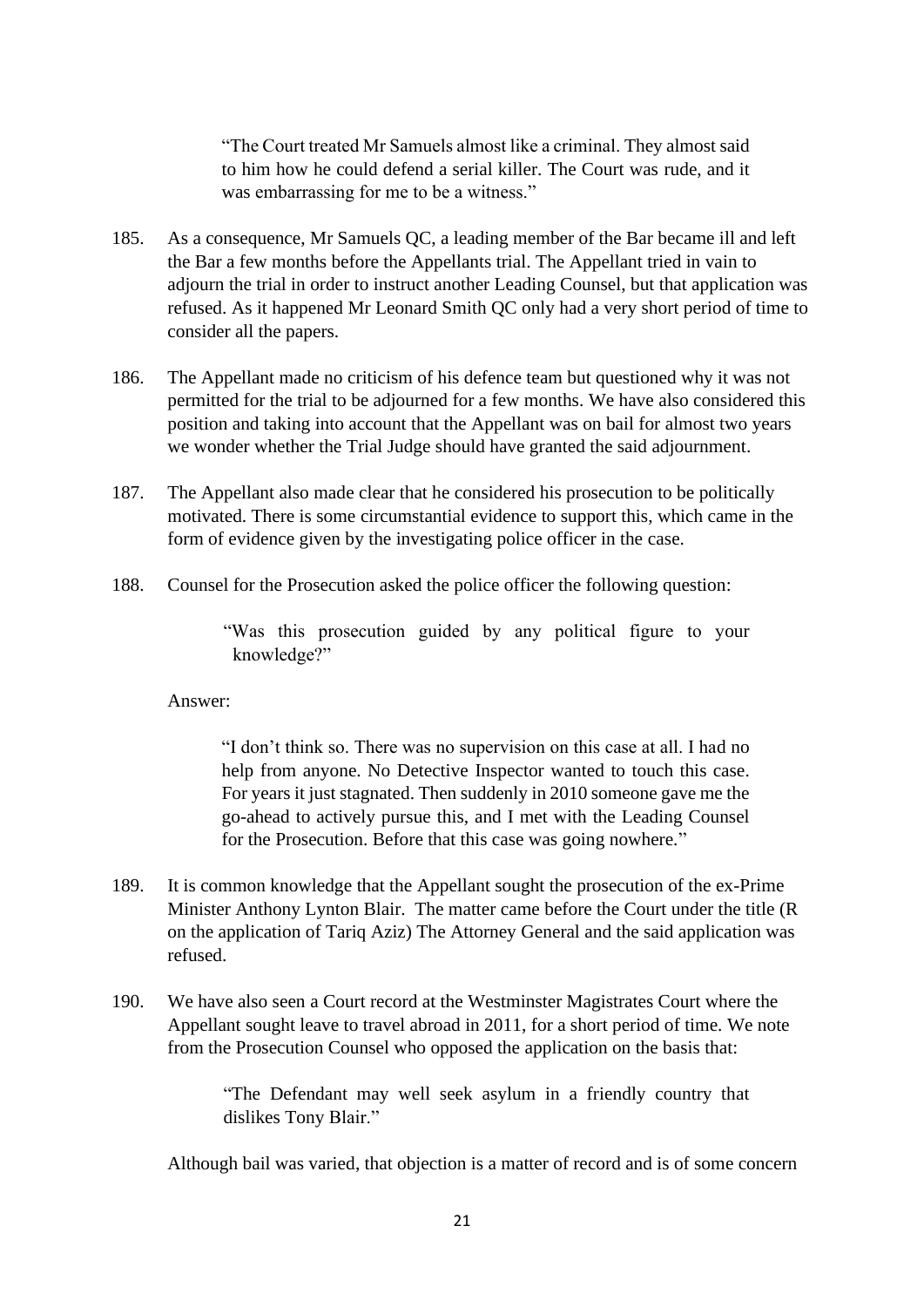- 191. We also have concerns with regard to a document we have seen from the Prison Service which states that all of the Appellants files namely, Police, Magistrates Court, Crown Court, Crown Prosecution Service, and others, are all missing or not available.
- 192. In any one of the circumstances above would lead us to the conclusion that the Appellant did not receive anywhere near a fair rial. However, cumulatively there can be no other conclusion that any officious bystander looking at this case holistically and omnificently would say that this conviction is unsafe and must be quashed.

### **CONCLUSIONS**

- 193. We have examined the constitutional incompatibility raised by the Appellant. We find there is some merit to this argument but that must be for another Court on another occasion.
- 194. The Appellant told this Court that one of the witnesses called by the Prosecution was Master Roger Venne, who was the Registrar of the Criminal Appeal Office. He attended Trial in order to produce a document that was contained in a file regarding a 1984 conviction that the Appellant disputed. Master Venne told the Court that there were no files on the Appellant, but he could find a single file with nothing in it but a transcript of a Court of Appeal Judgement in 1987, which supposedly dismissed the application for appeal, which was completely contrary, to what the Appellant had told the jury. He produced the said 'transcript' and we have examined such. Unfortunately, that document had already been published by the Scotsman. Newspaper in 1999, and further, it appeared to us that it had been typed on a manual typewriter.
- 195. It has been brought to our attention and verified that the Criminal Appeal Office changed all their typewriters to electric typewriters in 1981, and it follows that the document produced by Master Roger Venne to the Court is one that must carry some serious doubt. He further contested the Appellant, saying that the Court of Appeal never sit in private. We have been shown a practice direction which clearly contradicts this. The impact of the evidence of Master Venne was considerable, and it follows that the jury would surely have believed the erroneous information given by Master Venne, as opposed to a person facing them, and charged with 23 counts of fraud. It appears to us. That the prosecution should really have checked the source material before allowing anything to be adduced into evidence.
- 196. The Appellant also told us that the Criminal Case Review Commission sent a witness for the prosecution called a certain Mr Wagstaff. He was requested by the Prosecution as to how many applications had been filed by the Appellant and the Appellants firm, over a period of time. He told the Court that the Appellant had filed numerous applications on behalf of clients, and some had been referred to the Full Court, but the majority of them were simply refused.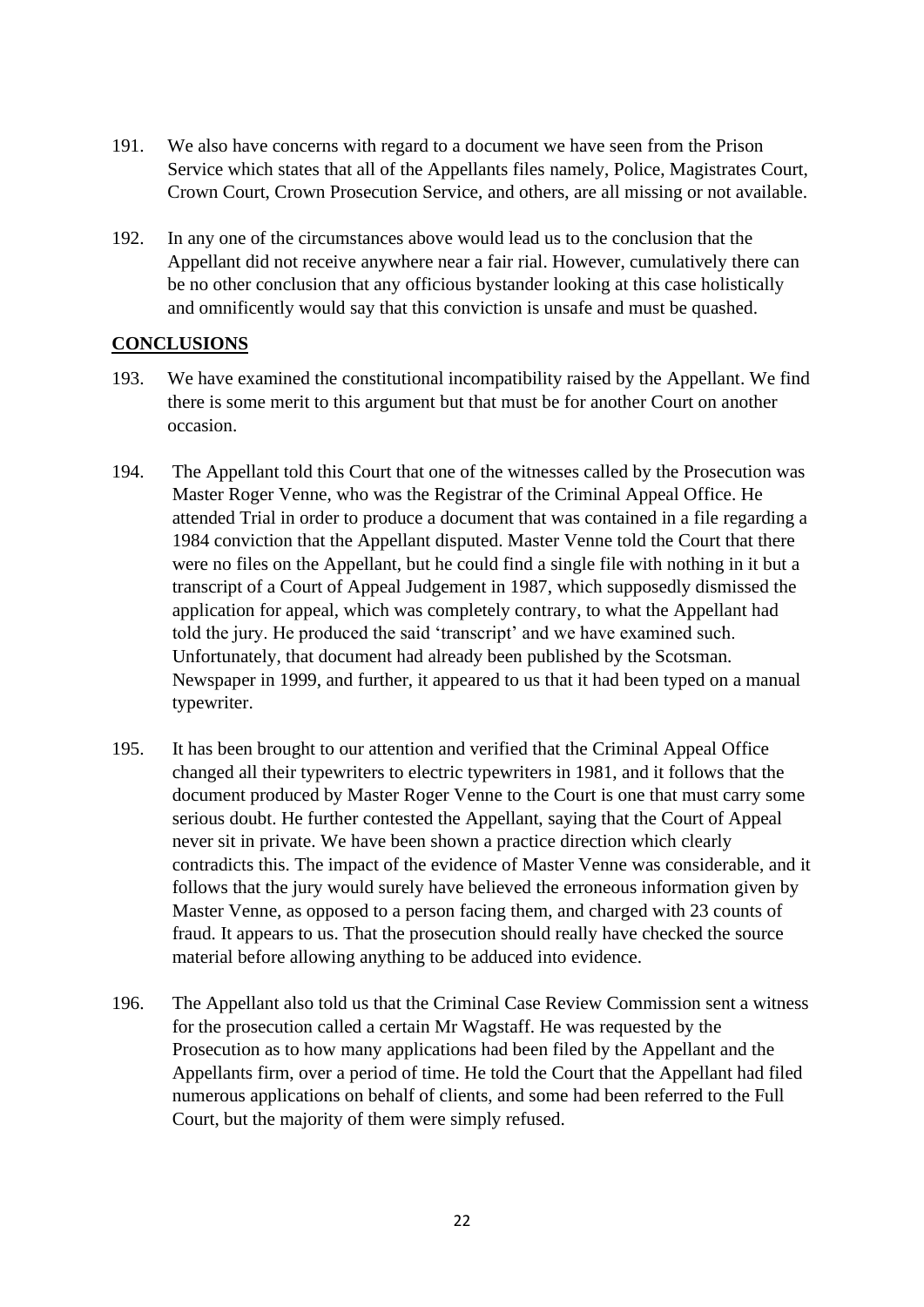- 197. It subsequently came to a pass after the Appellants conviction, that Mr. Wagstaff had been approaching those clients that had had their applications refused by the CCRC and referring them to the police to see whether they wanted to bring charges against the Appellant. This was completely contrary to any code of practice and should not have been permitted. What is perhaps more disturbing to us is, that the Appellant made an application in 2017 to the CCRC with regard to potentially reviewing the Confiscation Order. In a unique situation the CCRC refused to accept the application unless it had been first referred to them by a practicing Solicitor, which is again strange and contrary to the code of practice of the CCRC. We question the independence of many witnesses that had been called by the Crown and taking into account the number of clients that the Appellant had with his firm, complaints by eight does not seem to us to be anywhere near stage of concern.
- 198. The Appellant also told us that the Prison Service sent an employee to discuss the question of why the Governor of Her Majesty's Prison Belmarsh had refused the Appellant access to a client, in Belmarsh prison, and that the Appellant had successfully appealed that by way of judicial review. When asked by the Prosecution as to why that decision of judicial review had not been appealed, he replied that it was not necessary, because in any case, the person in prison was due to be sentenced shortly and it was not worth their while. Further, but more disturbingly, the witness told the Court, that they briefed the press in so far that the transcript showed, that the Appellant was not a qualified Solicitor or Barrister. The Prison Service chose only to release that aspect of the Judgement, but deliberately did not say the remainder that he was, however, and it was accepted by them, a qualified lawyer in a separate jurisdiction. The Appellant told us that this was a prime example of how Government Departments would "spin stories" and in fact, to the witness's credit he did tell the jury, that he had "embellished" his testimony. [See para 123]
- 199. As a standalone we find that the sentence of 14 years is manifestative excessive and not commensurate to the offences. We support that view with support from Lady Justice Hallett at the Appeal against Sentence Hearing dated the 9 March 2017 para 44:

"A sentence of three years after credit for plea for a single offence was at the top of the range provided under the old guideline that applied but, in our Judgement, not excessive."

For that offence which was committed during the same timeframe as the others and taken into account that there would be a one third reduction in sentence, and according to the Trial Judge an offence that was "in a league of its own" any sentence above that of five years concurrent to all in our view should not be justified.

200. With regard to the confiscation there is no doubt in our mind that the Appellant as a standalone Appeal has suffered considerable injustice and unexplained delays. The Appellant in his usual candid self, spoke of the soliloquy of Hamlet where he referred to the "laws delay" and the Appellant firmly stated:

"The insolence of office."